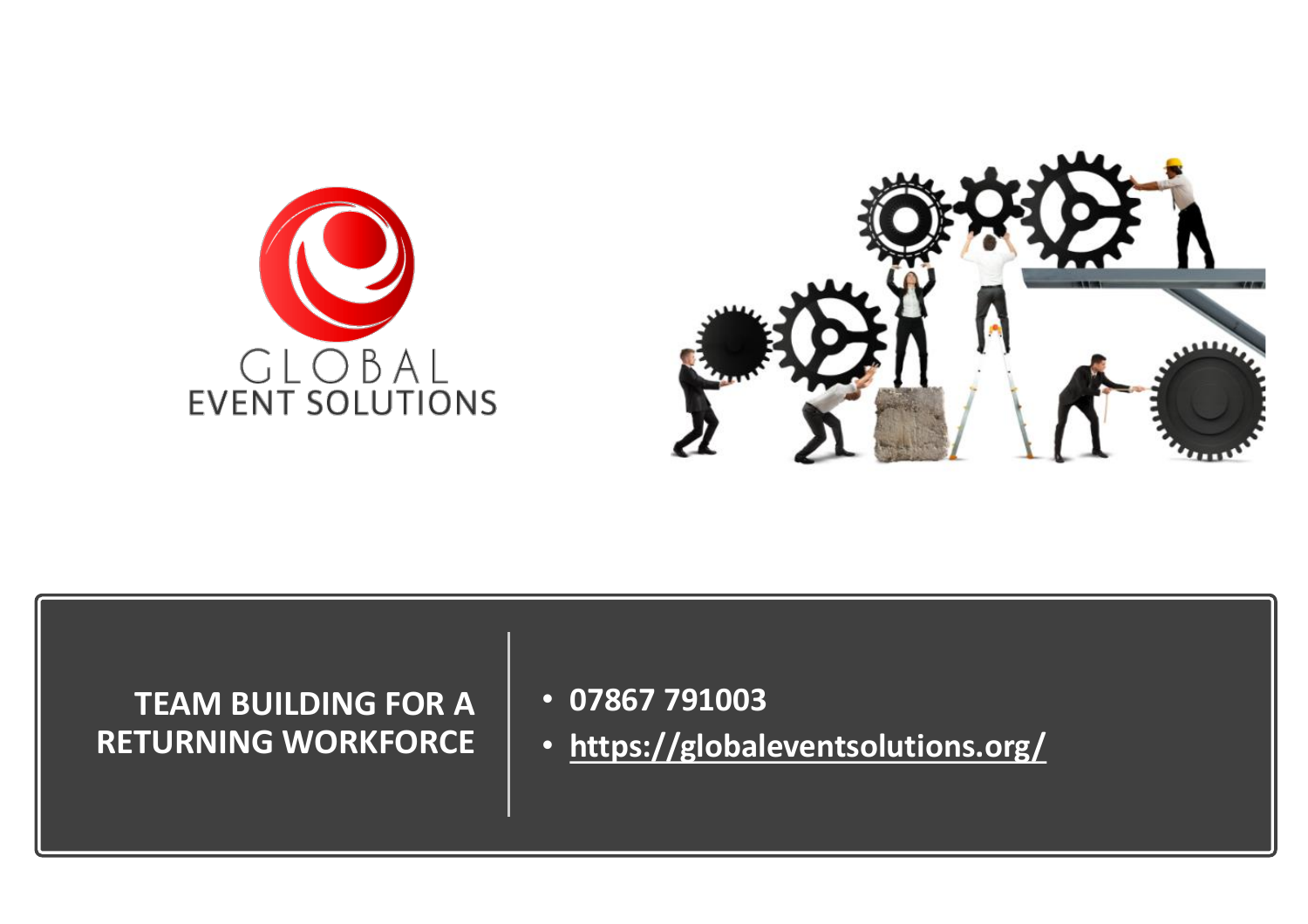#### In Person Events

- **1. Urban Explorer**
- **2. The Ultimate**
- **3. Spy School In the Field**
- **4. Cocktail Mixology**
- **5. The Bigger Picture**
- **6. The Original Chocolate Making**
- **7. Apprentice Chocolate Challenge**
- **8. Cocktail & Chocolate Making**
- **9. Luxury Chocolate Making**
- **10. Edible Painting**
- **11. Barista Experience**
- **12. Kinetic Energy**
- **13. Lego Animation**
- **14. Mega Quiz**
- **15. Rollercoaster**
- **16. The Box**
- **17. U Bet!**
- **18. Zero Hour**
- **19. Escape the Office**
- **20. Green House**
- **21. Crystal Mazed**
- **22. Dragster Race**
- **23. Wiped Out**
- **24. Out of Office Olympics**
- **25. Quest for the Best**
- **26. School Sports Day**
- **27. Scrapheap Challenge**
- **28. Race to Success**
- **29. The Hungry Games**
- **30. 100 Challenges**
- **31. CSI Experience**



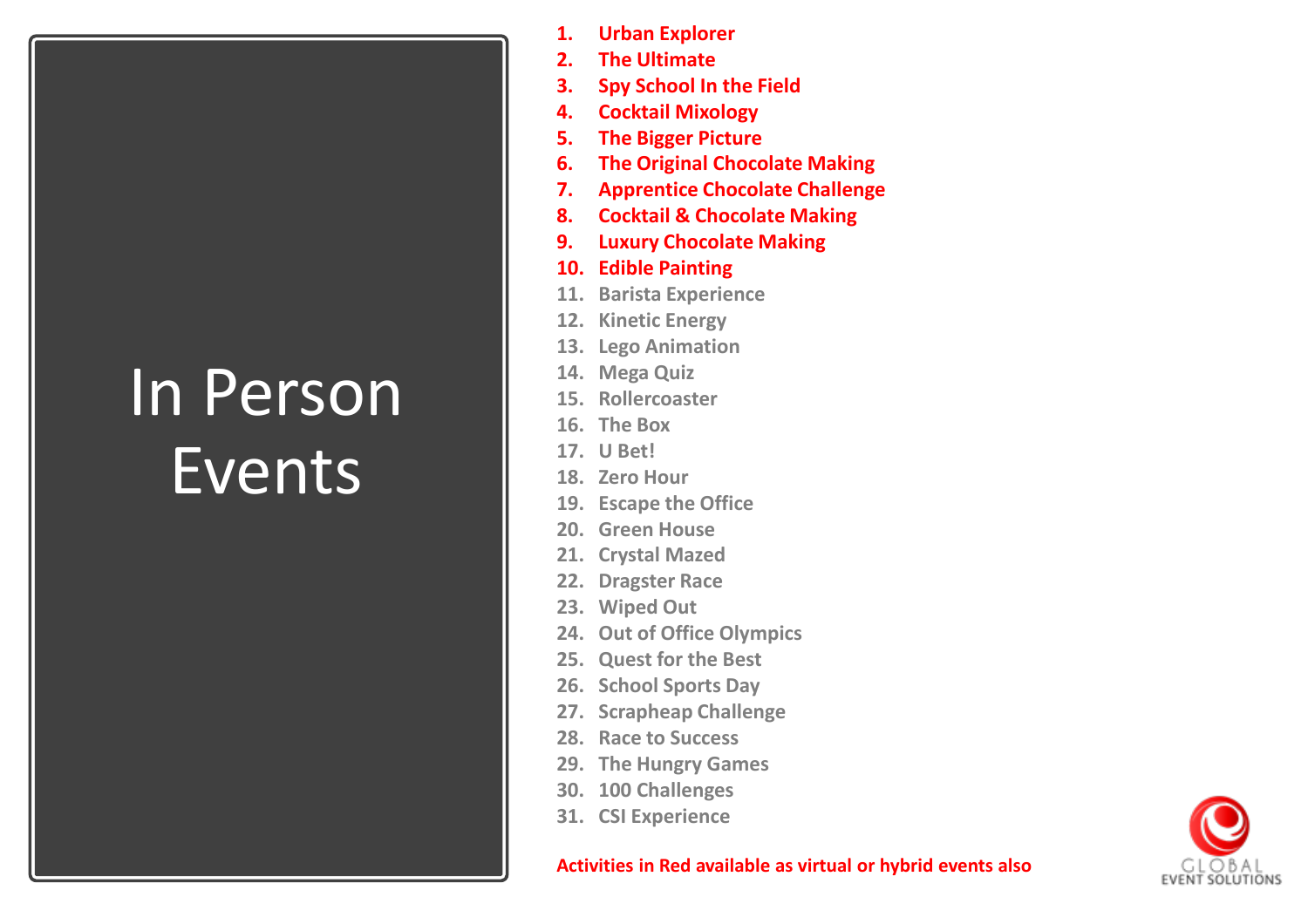# Urban Explorer (outdoor event) Great For:

Compasses at the ready, it's time to discover the beating heart of your favourite town or city with our Urban Explorer challenge (Christopher Columbus would be so proud!)

Using your smartphones and our interactive app, you'll explore your chosen metropolis whilst being guided to unlock GPS hotspots containing a variety of tasks to test your problem-solving skills and general knowledge.

As well as channelling your inner explorers, you'll have to get creative with photo and video challenges along the way. Team strategy is key here as you compete via the live scoreboard and 'photo wall' within our app, allowing everyone to inspire and entertain each other as they go!

- **Explore Any Location**
- Get Teams Active
- Social Distancing
- Outdoor Challenge

Lasts up to 2 hrs

**Cost: £12 + VAT per person plus £250 + VAT facilitation fee per 50 guests**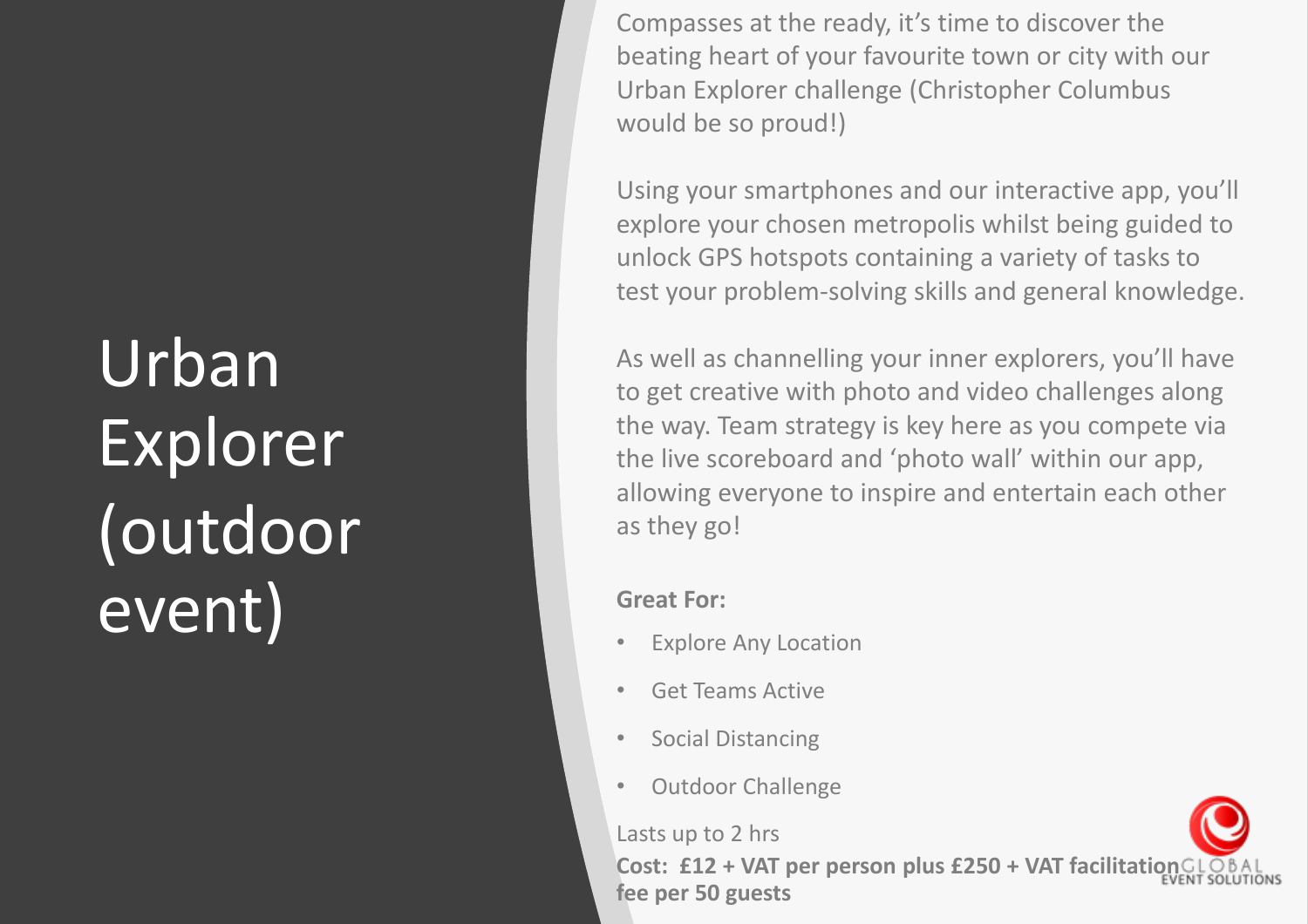### The Ultimate (outdoor event)

Can't decide on one particular theme? The Ultimate Challenge provides the perfect solution.

The Ultimate includes a combination of our favourite tasks and challenges from our most popular team activities. Teams are encouraged to harness their creativity and communication to complete photo and video challenges together with a series of trivia and questions.

Teams will need to stay alert, as there is no way of telling what could come up next! This team challenge is guaranteed to get people working together, and having a blast whilst they're doing it.

#### **Great For:**

- Explore Any Location
- Get Teams Active
- Social Distancing
- Outdoor Challenge

Lasts up to 2 hrs

**Cost: £12 + VAT per person plus £250 + VAT facilitation CLOBAL fee per 50 guests**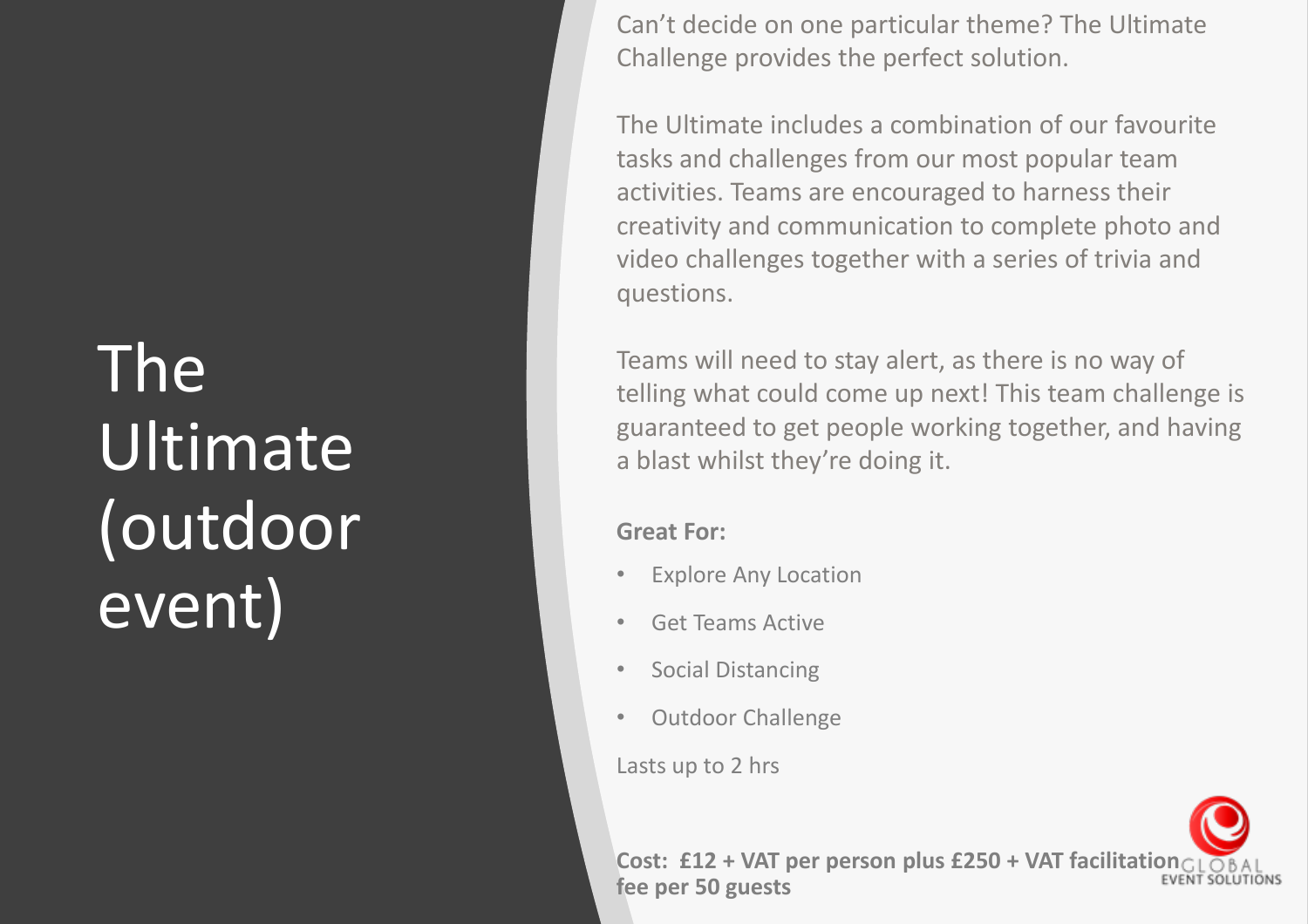### Spy School In the Field (outdoor event) Great For:

You're on location to track down the suspects in a highprofile case but you're missing key pieces of intelligence. Your mission? Deploy your spy personas, take to the streets and work together to uncover the culprit...

Using your smartphones, your team will navigate to hotspots plotted around your chosen location where a range of cryptic tasks will be waiting. As you comb the streets, you'll gather key information about your suspect and earn points for great spy work! An eye for detail, a magnificent memory and a competitive streak is what's required of you and your fellow spies for this fun, outdoor team activity.

Who will be the first to spot the dastardly culprit and complete the mission?

- Promotes Healthy Competition
- Improves Attention to Detail
- Social Distancing
- Critical Thinking

Lasts up to 2 hrs

**Cost: £12 + VAT per person plus £250 + VAT facilitation fee per 50 guests**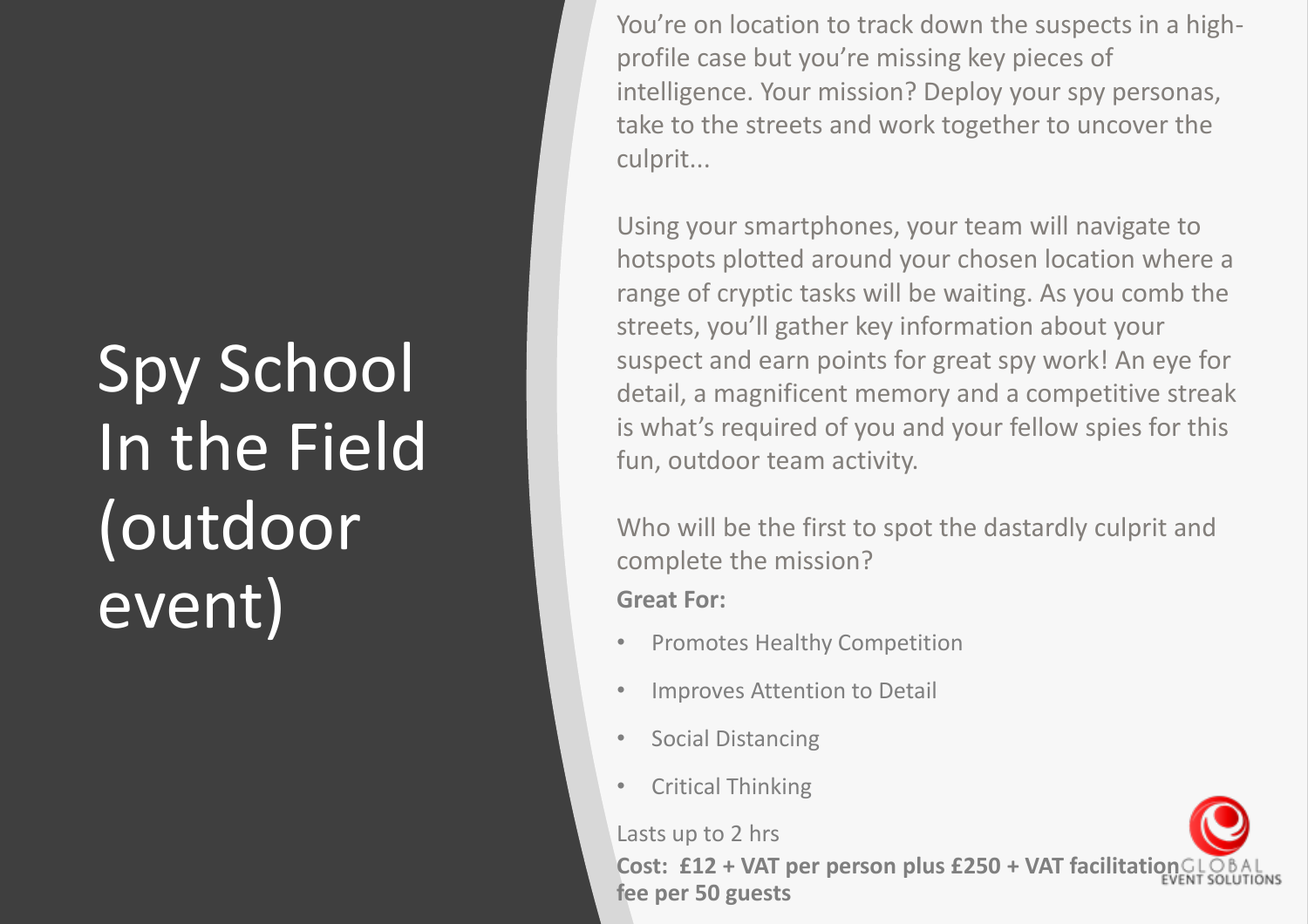### **Cocktail** Mixology (indoor event)

We serve up an ideal activity for any team building or corporate hospitality event involving fun, flair and cocktails. Delegates will be served mouth watering cocktails and before they get to have a go for themselves! They will be taught the introductory techniques of a professional mixologist and then they will be taught and judged by our professional team in this entertaining and enlightening team building experience. Guests arrive and are put into teams and have a chance to enjoy a freshly made cocktail. It's then onto the Cocktail Speed Round - Now is the time to watch carefully and take notes! Our team will demonstrate a cocktail and then one member from each of the teams will come forward and race against the other teams to recreate the cocktail shown. We will then mark their efforts and award points to each team. We can do several rounds of this, depending on the length of time you require the programme to last. After each round the teams get to enjoy the drinks they have made.

Next it's onto the Flair Round - Two members from each team are now brought up and are asked to perform a couple of flair manoeuvres. They will be judged on their abilities and awarded points. Finally it's the Creativity Round - Each of the teams now have to choose two mystery ingredients from an unknown selection. They are then asked to create a "team cocktail" using the two mystery ingredients and the selection of spirits and liqueurs on show. They will be drawing on the techniques shown to them from the Cocktail Speed Round. Once the teams have decided on their creation, they will be asked to "sell" the cocktail to the rest of the party. Marks will be given on taste, use of ingredients, procedure and the presentation of their cocktail.

And finally the Prize Giving - A prize is awarded to the best team based on the marks given for each section and then they are served one more round of drinks so they can mingle and chat to the bartenders.

Lasts up to 90 mins

**Cost: from £1,200 + VAT for up to 20 guests. Individual prices on application** Travel Charges Apply: eg: London £175 + VAT

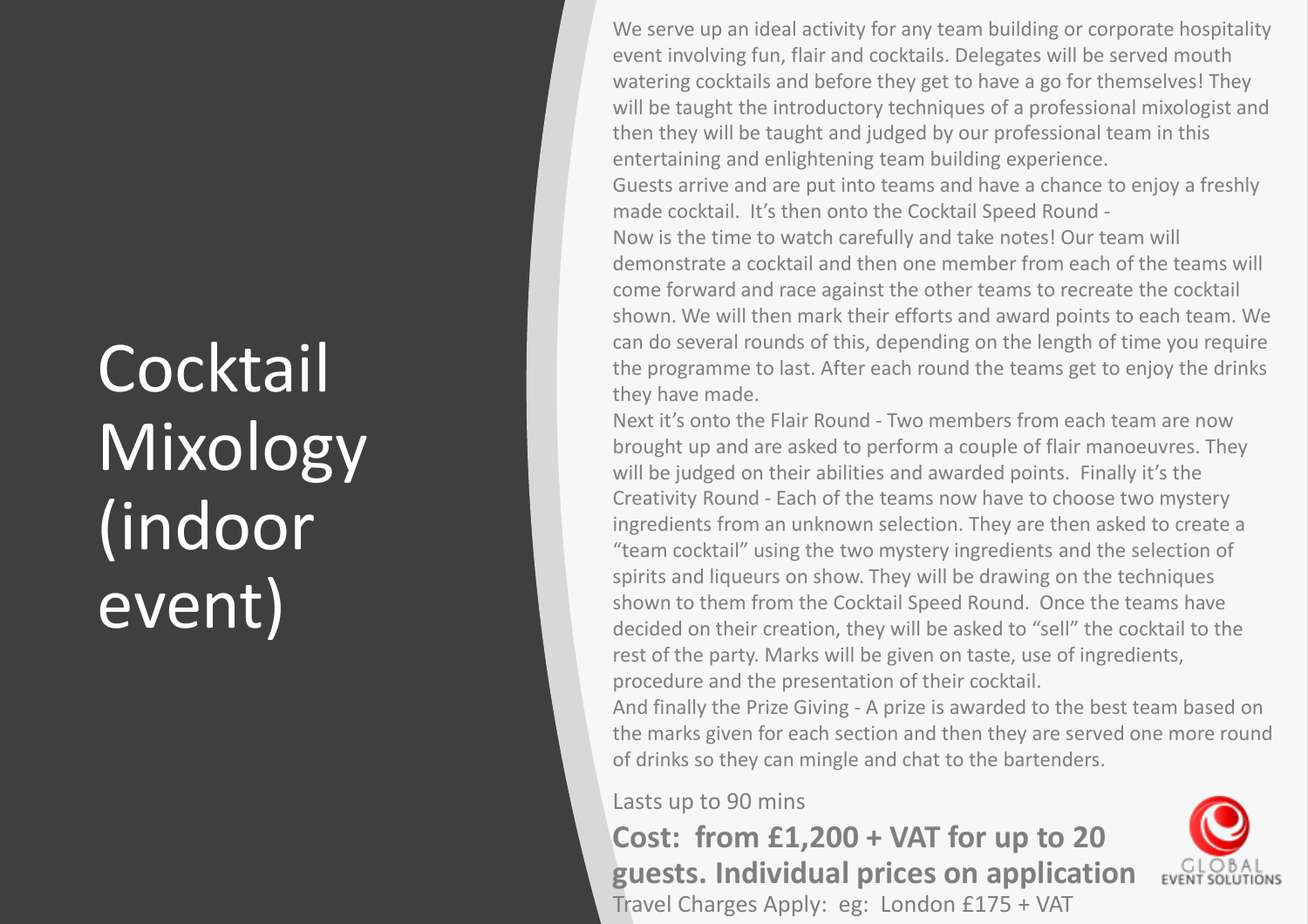# The Bigger **Picture** (indoor event)

Designed to sit comfortably within your conference environment, The Bigger Picture provides an excellent teamwork and communication forum for your entire group. Drawing on the delegates' conceptual and spatial talents, small groups work collaboratively to recreate a picture from limited information and resources.

Collectively each small group/team will work together to recreate a work of art - or bespoke design to your specification. Each team is given a miniaturised section of the artwork comprised of a number of individual tiles. Using only the equipment provided and within a fixed timeframe they will scale up and produce their contribution to the finished full-size artwork. The groups will recreate the masterpiece in non-toxic, washable acrylic paint with suitable protective clothing provided.

At the finale, all guests gather together to assemble the sections of individual tiles within a framework to complete the picture – quite often with hilarious results! This highquality event emphasises the need for clear and accurate communication, encouraging people to work together knowing their individual talents have played an important part in creating 'The Bigger Picture'.

**DURATION** 60 – 120 MINS (according to guest numbers) **REQUIREMENTS** Sufficient space for a table plus chairs per team **GUEST NOS.** 10 – 500



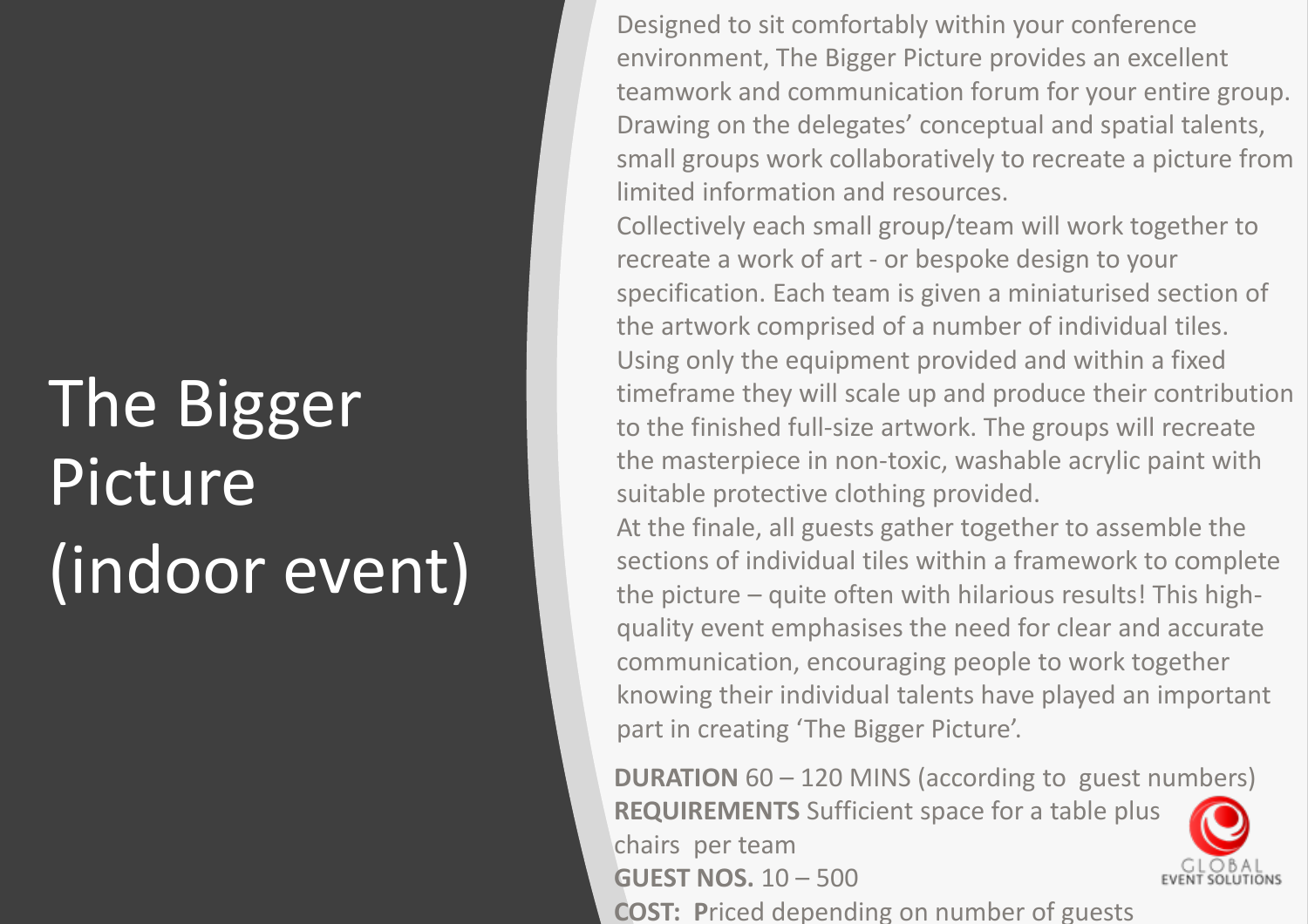# **Original** Chocolate Making (indoor event)

Our Original Chocolate Making workshop is our most popular team building experience – an uplifting and fun corporate treat in which guests will mix fresh cream truffles, cut, dip and decorate gooey chocolate fudge, discover the bean to bar journey alongside taste testing chocolate and learn how to marble their own chocolate slab.

#### **HIGHLIGHTS**

Guests will work in pairs to mix, pipe, dip and decorate fresh cream truffles. Everyone will print cocoa patterns onto gooey chocolate fudge using chocolate transfer sheets.

#### **RECOMMENDED FOR**

A team boost or delicious reward. A fun and relaxing workshop for both new and well established teams!

**DURATION** 2.5hrs **LOCATION:** London N1 (other options on request) **GUEST NOS.** Minimum 15 Guests **COST: £56 + VAT per person**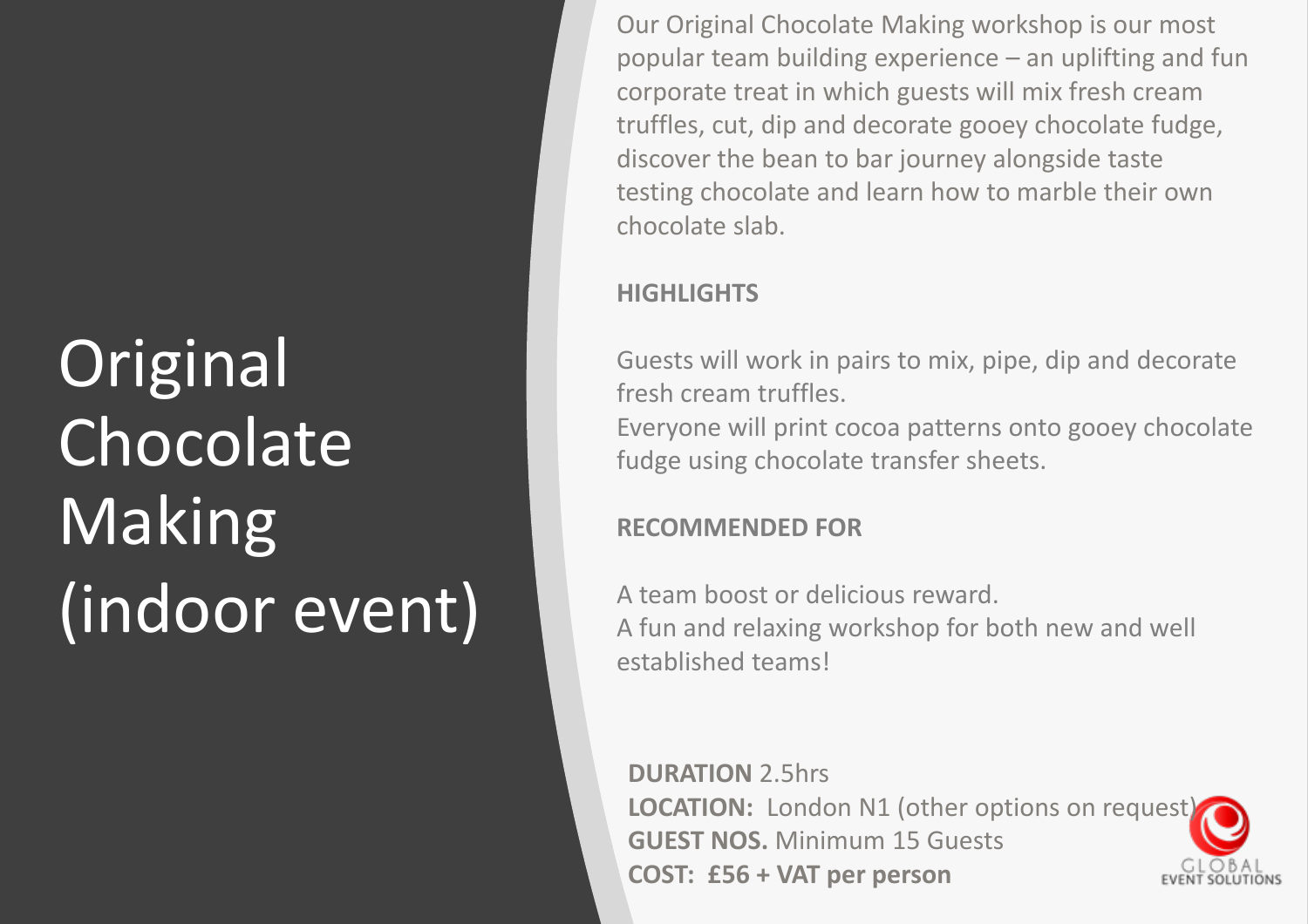# **Apprentice Chocolate** Challenge (indoor event)

The Apprentice Chocolate Challenge is our most competitive and hilarious team building activity. Teams will be given a brief for a chocolate product then it's a race against the clock to define their roles, identify their market niche then create their delicious chocolate product, packaging and sales pitch. Chocolate prizes will be awarded!

#### **HIGHLIGHTS**

To create their product, teams will use slabs of chocolate fudge, bowls of melted chocolate and decorations such as white chocolate flakes and strawberry curls.

#### **RECOMMENDED FOR**

- Teams that love to combine a bit of competition with delicious chocolate!
- Creative types who want to challenge their business savviness.

**DURATION** 2.5hrs **LOCATION:** London N1 (other options on request) **GUEST NOS.** Minimum 15 Guests **COST: £65 + VAT per person**

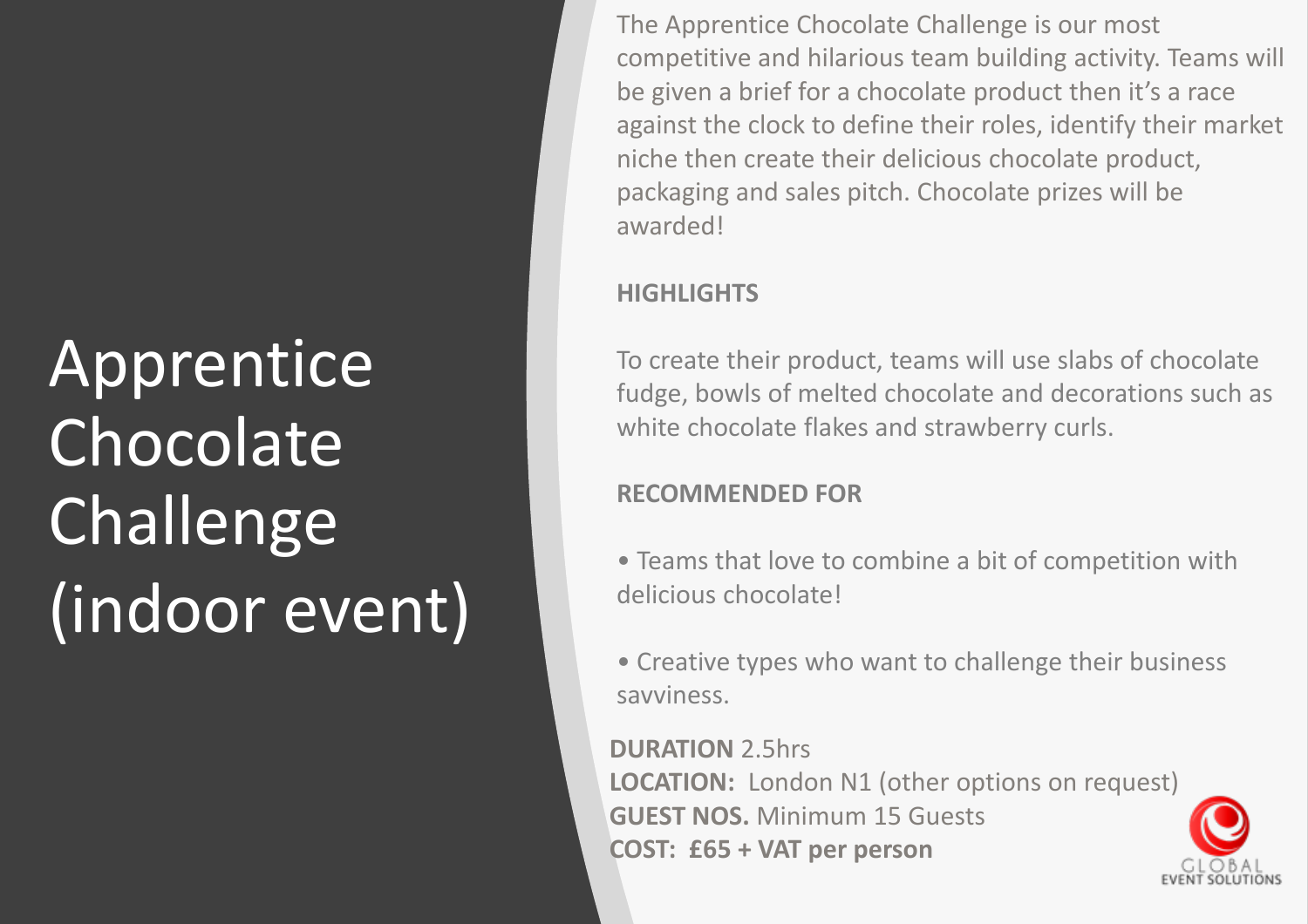# Cocktail & Chocolate Making (indoor event)

A corporate away day to remember, the Chocolate and Cocktail Making is our most mouthwateringly sophisticated team building activity. In this unique activity, guests will mix a chocolate martini (so decadent even the glass is drizzled in chocolate!), muddle a fresh and fruity mojito, mix fresh cream truffles and cut, dip and decorate gooey chocolate fudge.

#### **HIGHLIGHTS**

Guests will shake and muddle two decadent cocktails. Teams will mix rich ganache, pipe truffles to dip into bowls of melted chocolate and decorate.

#### **RECOMMENDED FOR**

A unique corporate activity for an utterly relaxing and fun experience.

The ideal event to entertain clients with a little twist of indulgent fun.

**DURATION** 2.5hrs **LOCATION:** London N1 (other options on request) **GUEST NOS.** Minimum 15 Guests **COST: £77 + VAT per person**

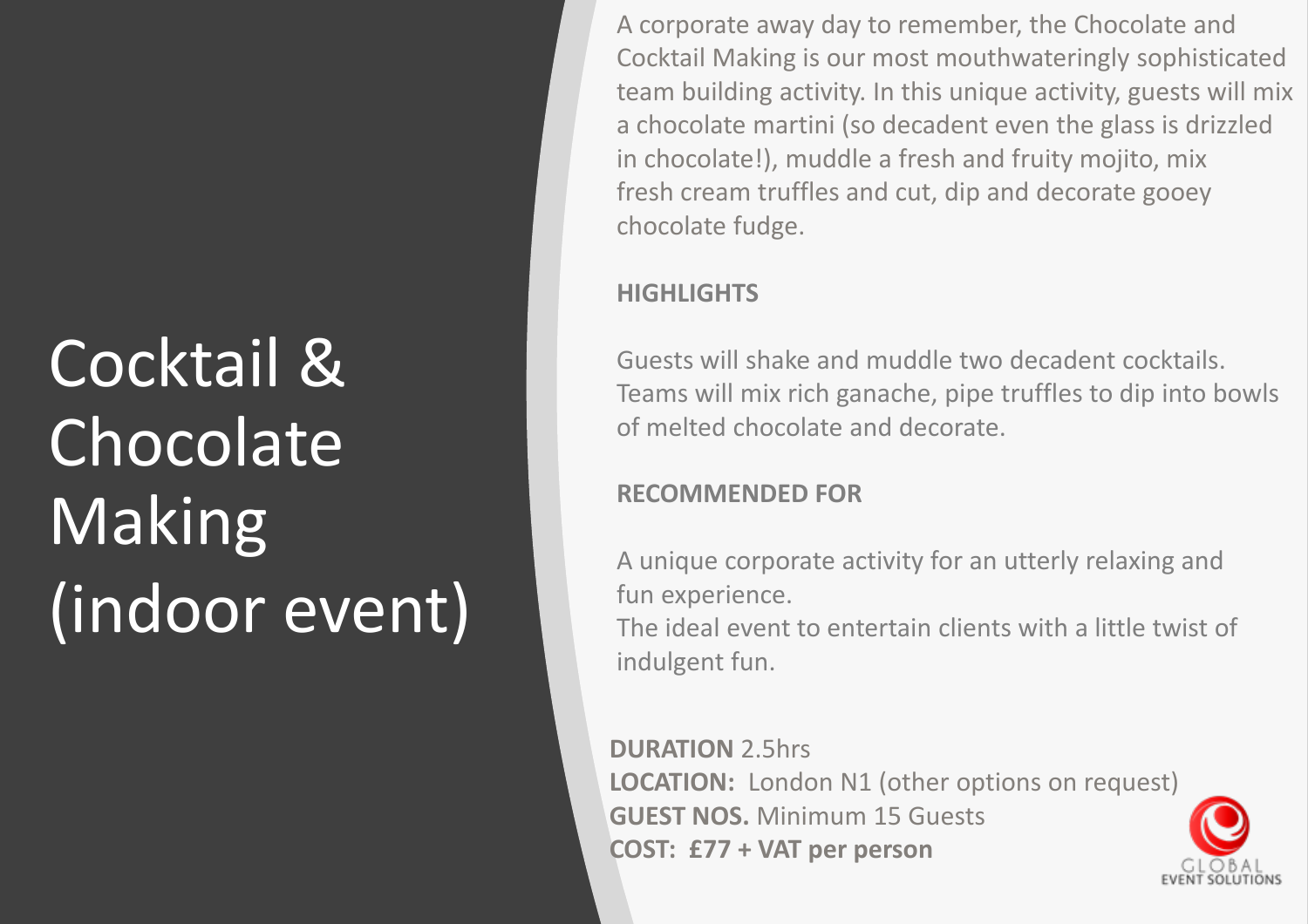### **Luxury** Chocolate Making (indoor event)

This is the crème de la crème of chocolate workshops for guests who really want an indulgent experience with all the bells and whistles.

Guests will shake up chocolate martinis, enjoy a tipple of prosecco, mix fresh cream truffles, cut, dip and decorate gooey chocolate fudge, sample chocolate and create a exotic flavour infused chocolate slab.

#### **HIGHLIGHTS**

Guests will shake up a delicious chocolate martini – even the glass is drizzled with chocolate! Everyone will work in pairs to mix, pipe, dip and decorate delicious truffles.

#### **RECOMMENDED FOR**

The ultimate team treat for those who really deserve a bit of chocolate decadence.

A spectacular indulgence, the perfect event for luxury client entertainment.

**DURATION** 2.5hrs **LOCATION:** London N1 (other options on request) **GUEST NOS.** Minimum 15 Guests **COST: £82 + VAT per person**

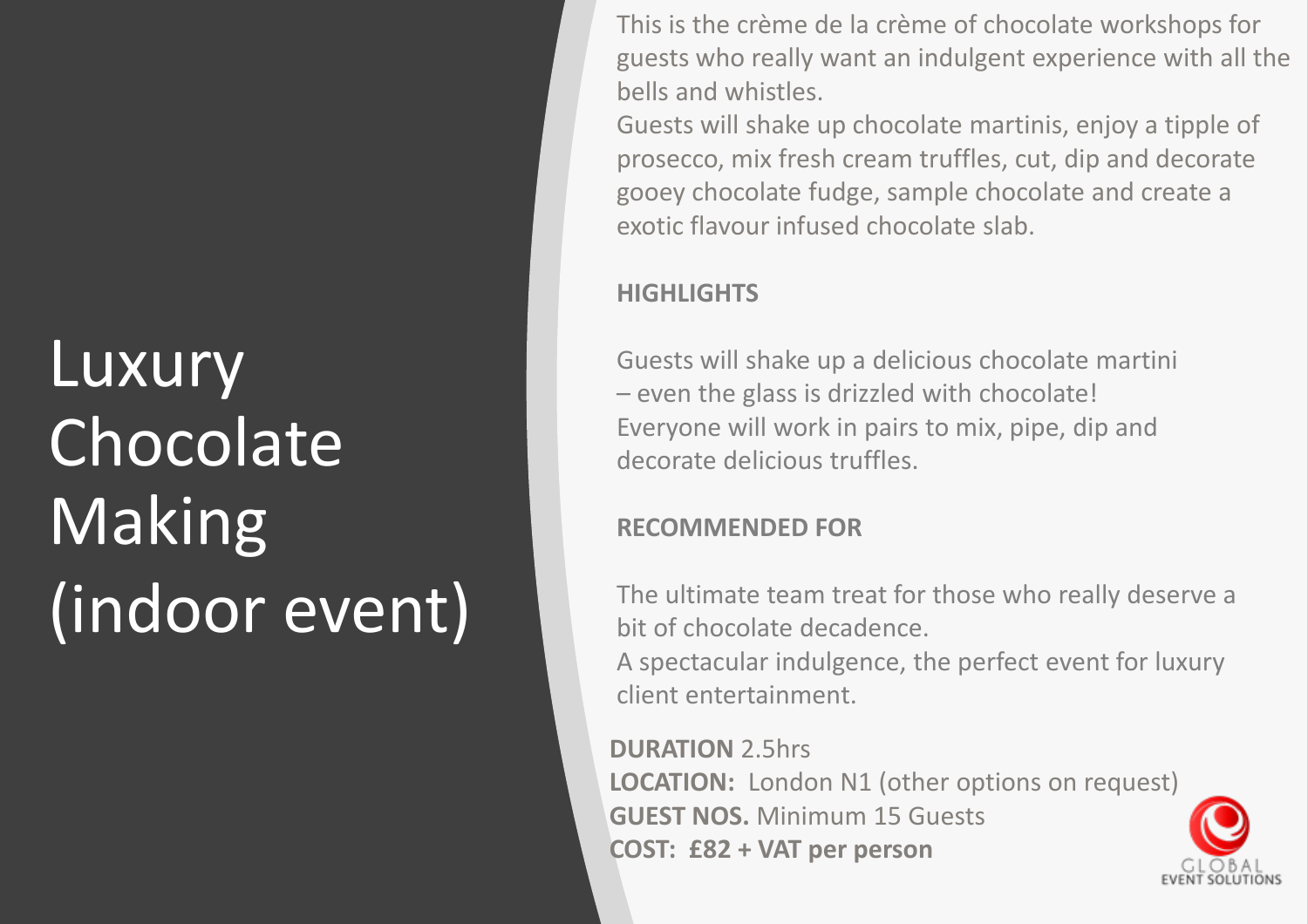### Edible Painting (indoor event)

We begin by teaching you how to make edible paints before taking you on a journey of artistic discovery playing with mystery flavoured paints, colour fusions, abstract candy marks and more, using these new-found skills to complete quick-fire challenges, sumptuous self-portraits with a twist and a rather lovely pièce de résistance so good you'll want to frame it. Or just eat it.

We munch, blend, paint and lick our way through canvas after canvas during this unique 60 minute session. It's created simply with one thing in mind: to release your inner Picasso. Whether you're a closet impressionist or if paint-by-numbers is more your thing, this session is for anyone who can hold a paintbrush!

And the best part? You can eat it all - canvases, tools and the paints!

Your pack will include multiple edible canvases, five coloured and flavoured paints, a wobble pen, an artist's palette and other tasty tools of the trade…

We can come to your office or a venue of your choice

Lasts around 60 mins

**Cost: £45 + VAT per person plus £250 + VAT facilitation fee** NB: Minimum Numbers 15.

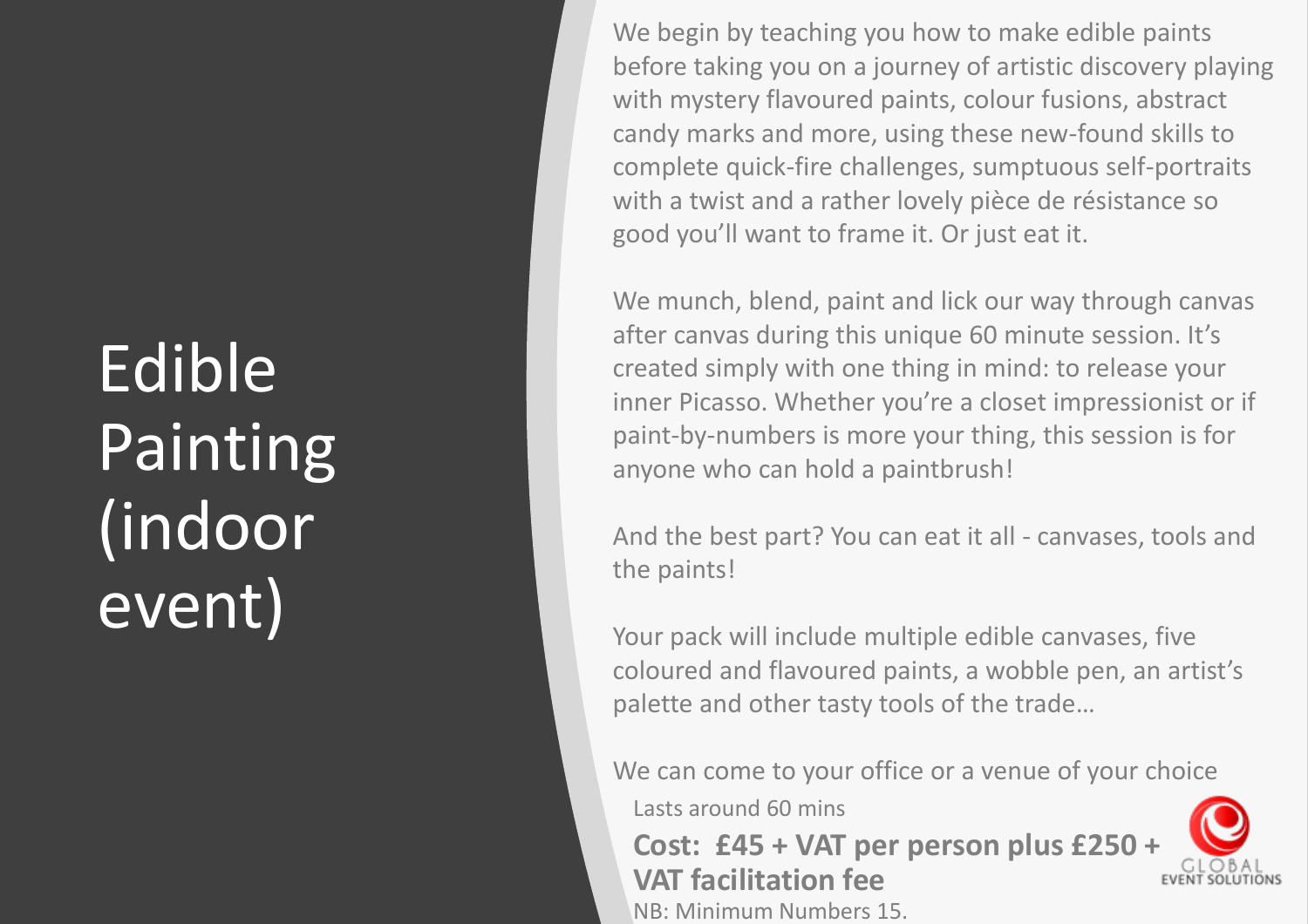# Barista Experience (indoor event)

Wake up and smell the coffee! In fact why not grind, blend, pour and taste it while you're at it? This is your chance to try your hand at creating your very own espresso blend and learning the intricate art of the Barista.

After an informative presentation highlighting the finer points of producing the perfect shot of espresso and a brief history of the drink, it's your turn to get hands on and put into practice what you've learnt.

Provided with all the knowledge and equipment necessary to develop a wonderful array of coffee-based beverages, you will each have the chance to perfect your skills at your own coffee station, before stepping up to the top of the range barista bar and serving a selection of drinks to order.

Can you steam milk to perfection to create the ultimate cappuccino? Produce a micro foam smooth enough to attempt Latte art? Or create the perfect layers required for the complex Latte Macchiato?

The Barista Experience is a fantastic opportunity to try something unusual in a relaxed and fun environment, giving your guests a rewarding and creative experience with a difference. You never know… it may even turn the tea drinkers into coffee devotees!

**DURATION** 120-150 mins **REQUIREMENTS** Sufficient space for a table & Chairs per team **GUEST NOS.** up to 65 **COST: P**riced depending on number of guests

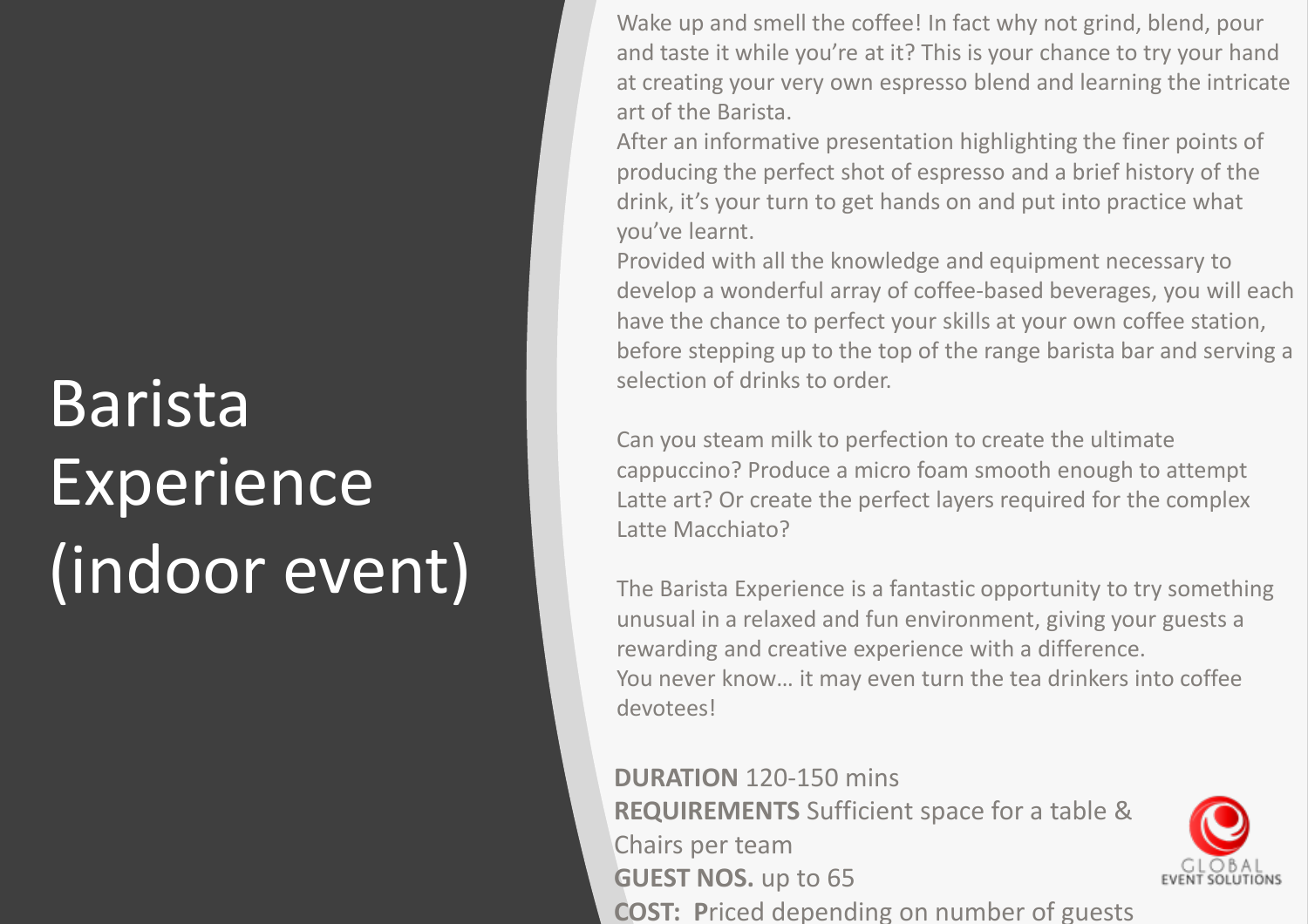# Kinetic Energy (indoor event)

A steady hand and creative thinking is crucial in this fastpaced collaborative activity! Created to demonstrate the benefits of communication and cooperation between individuals and teams, Kinetic Energy emphasises the benefits of collective input and the power of teamwork.

Divided into teams, each must compete to create an elaborate domino design – you may remember playing with dominoes from your childhood, but never in this manner! Communication is a fundamental part of this event as all teams must work in collaboration. The event literally builds to a grand finale where all individual elements are brought together and must fit seamlessly to succeed, with the teams uniting to achieve their common goal.

The message behind the event is to underline the importance of everyone's contribution to a group or team effort, as it only takes one bad or reckless move to cause the whole to fail with devastating consequences!

**DURATION** 60-150 mins (according to guest numbers) **REQUIREMENTS** An empty room with solid & level floor

**GUEST NOS.** 8 – 400

**COST: P**riced depending on number of guests

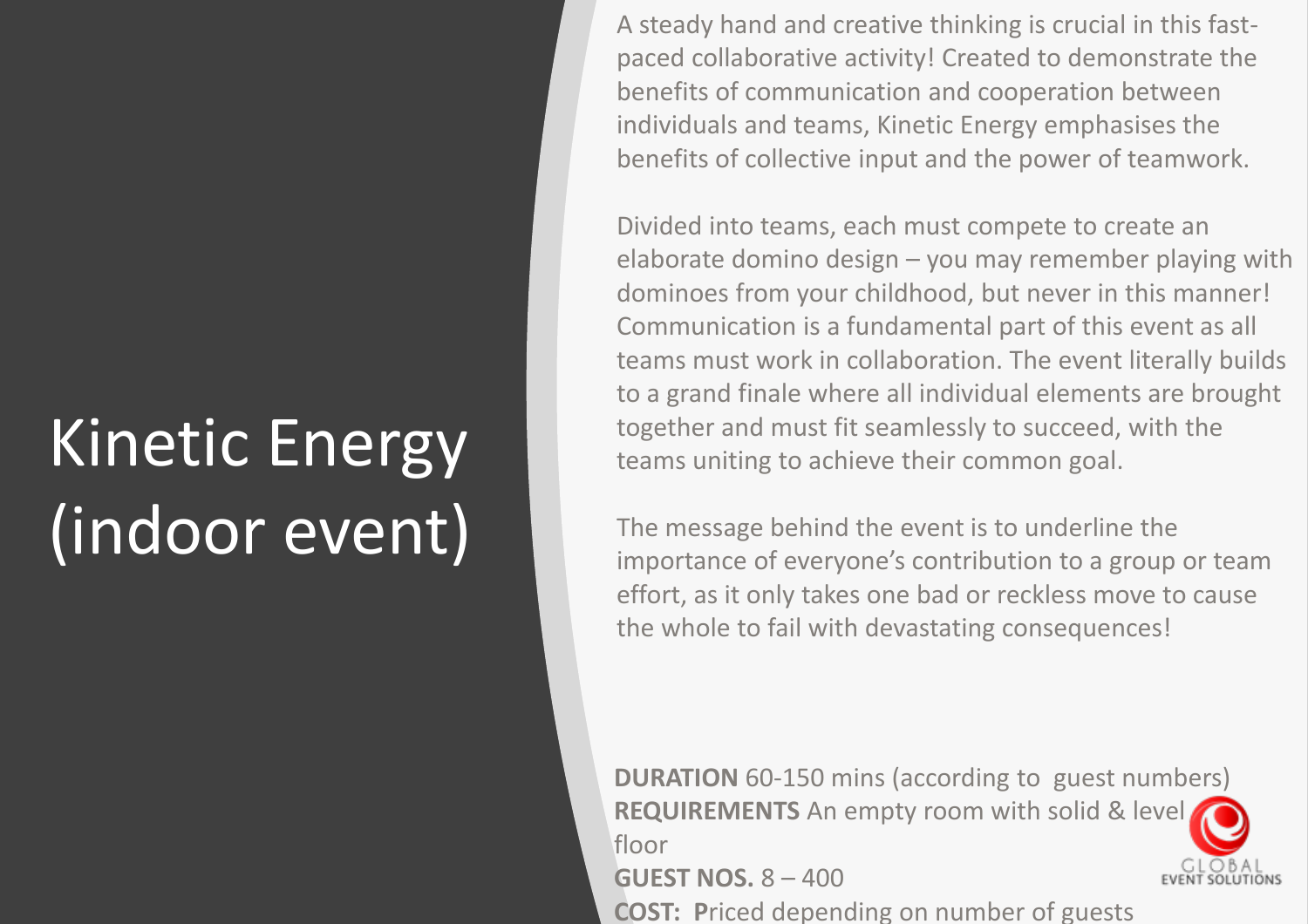### Lego Animation (indoor event)

Not only is Lego the biggest selling toy of all time, it now features in a series of animated movies – and this is your chance to produce a Lego movie of your own as you learn the art of Stop Motion Animation!

Lego Animation is an unusual and highly creative session, stretching participants to communicate ideas in new ways whilst experiencing the benefit of a strong teamwork, planning and production exercise.

Following an introduction to Stop Motion Animation techniques, teams will be equipped with a large supply of Lego, craft supplies and corner studios before being tasked with creating, filming and editing a Lego movie of their own.

Once creative and technical roles have been filled and concepts completed, teams will begin building sets and creating scenes. Whilst each member of the team must take control of their own area it is crucial that the team works in synergy to ensure the whole production fits together effectively.

The event concludes with a big screen preview of each team's production and judging from your event manager. Medals will be awarded to the winning team based on all round creativity from concept to delivery encompassing storyboard, set design and video motion in the end product!

**DURATION** 120-180 mins (according to guest numbers) **REQUIREMENTS:** Tables & chairs per team **GUEST NOS.** 4-300 **COST: P**riced depending on number of guests

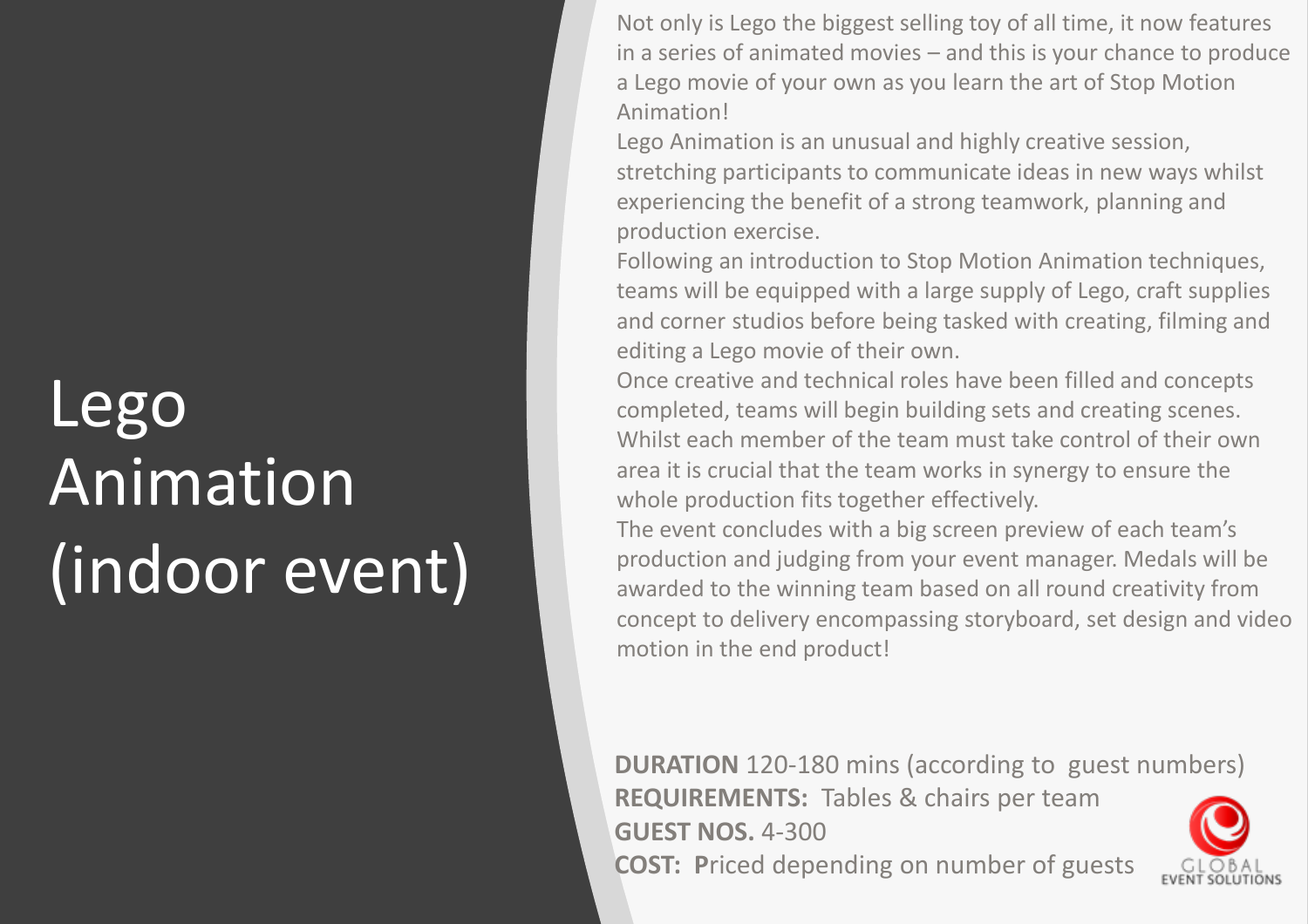# Mega Quiz (indoor event)

Bringing teams together for an interactive evening of fun, our Mega Quiz is truly an event to remember! Incorporating music, observation, video clips, good oldfashioned pen & paper rounds and also wireless hand buzzers for each team, all rounds appear on a giant custommade screen in a contest designed to tax both your memory banks and your wit.

The Quiz has been specifically designed to be as cheat and Google-proof as possible… points will be deducted for any teams attempting to cheat their way to glory!! After an introduction from your Quiz Master and Scorer, there shall typically be six varied rounds designed to both test and ensure that teams work together to hit the high scores and claim the Mega Quiz Championship title – with the event taking on a fast pace to ensure maximum interaction and competition between the teams. Team scores will be swiftly collated by our hosts and revealed by your Quiz Master at the end of the evening, with a Winners Medal awarded to each member of the winning team to celebrate their success!

**DURATION** 60-90 mins (according to guest numbers) **REQUIREMENTS:** Tables & chairs per team plus space For AV & Screen **GUEST NOS.** 10-360 **COST:** Priced depending on number of guests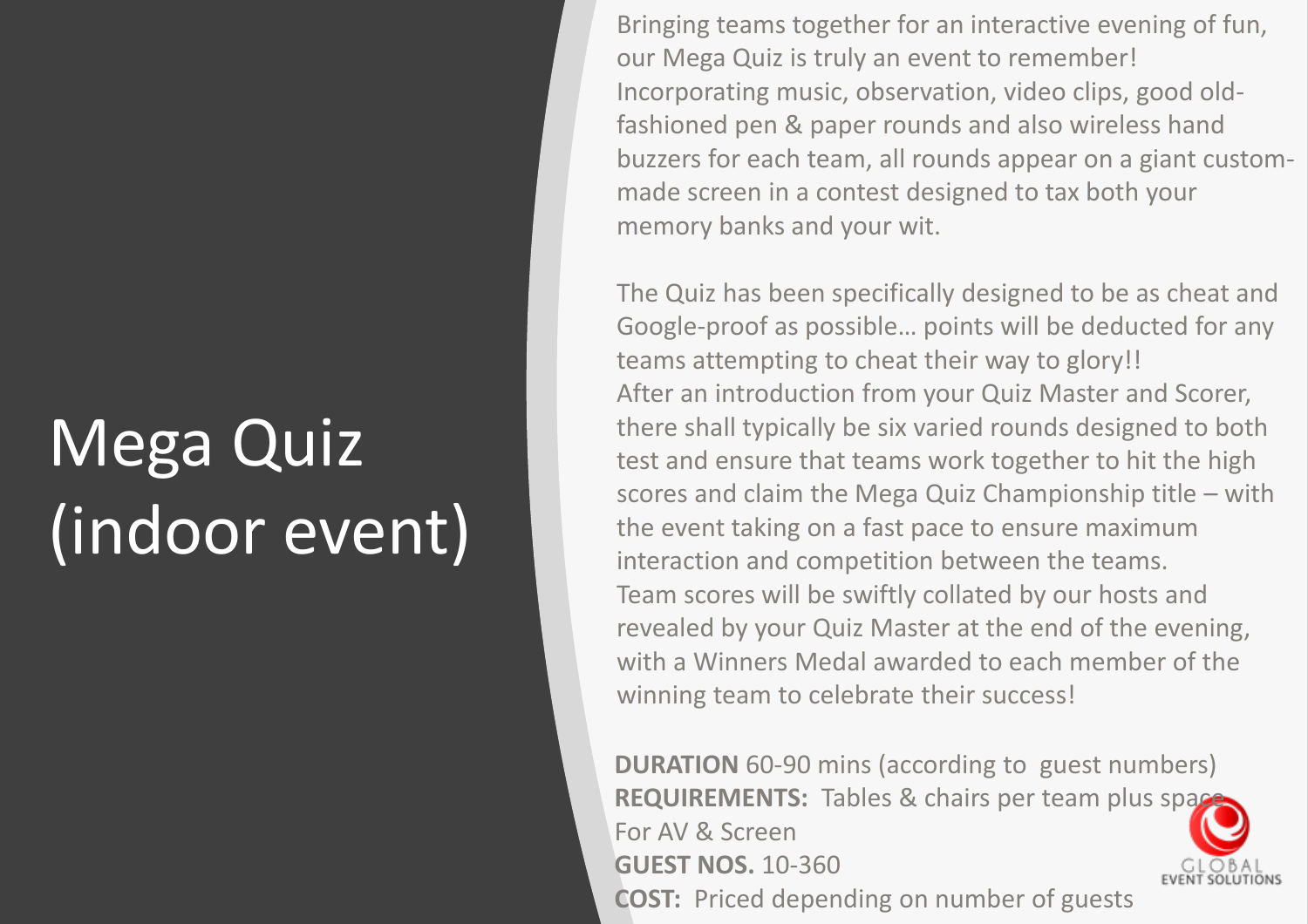# Rollercoaster (indoor event)

Rollercoaster is a fun task designed to challenge your guests in a constructive, creative and interactive session. Logic, planning and, most of all, team work are key as teams design and build a roller coaster that will allow a coloured ball to travel the length of the track unassisted. Divided into teams, each group will work on their own section of the track but as the event progresses they will see that they need to work together to complete the challenge. "The event went really well!" BMC Software

The first task is to work out how to use the limited materials provided to start working on designing the track. Each group's materials must be moulded in the same way, so they match up, but will they realise this in time? Next it is time to build the track but teams must communicate effectively with each other to ensure their section matches up with the one connecting, if one team's section ends on a sharp incline the next team must build a decline. In the grand finale the track is tested to see if the group has successfully completed the challenge. Supporting their section of the track teams must try not to move, as they wait with bated breath, to see if the ball will successfully travel from one end of the roller coaster to the other.

Designed to encourage guests to communicate and interact in a fun environment, Rollercoaster works well as an icebreaker or conference breakout session. Guests will feel fully invigorated, making this a memorable addition to any conference.

**DURATION** 45-120 mins (according to guest numbers) **REQUIREMENTS:** Ideally room should be clear & Roughly large enough to seat guests theatre style **GUEST NOS.** 2-300 **EVENT SOLUTIONS COST:** Priced depending on number of guests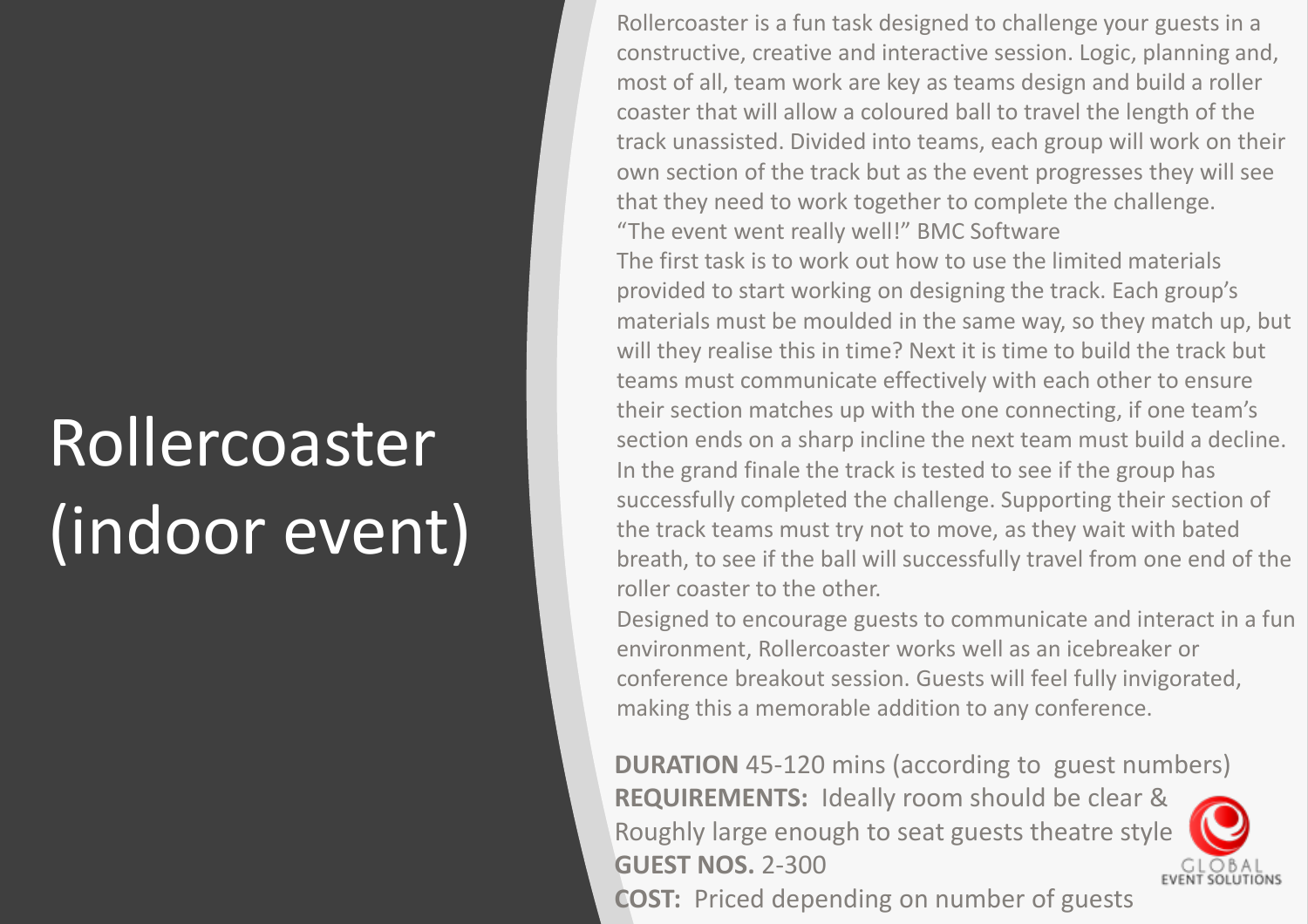# The Box (indoor event)

A large box containing a digital keypad and an ominous looking biohazard canister has been deposited in your conference room... it must be unlocked and removed for forensic testing.

On the main screen a digital clock remains frozen at 60:00 minutes…but once the teams are briefed by your Event Manager, the clock springs into life and the countdown begins. Inspired by live escape room games, this is a fast and furious challenge as each team goes all out to successfully decode the master cryptic message to gain the means to open the box.

Cracking puzzles to unlock their individual team boxes, interpreting cryptic puzzles, spotting clues in the environment and mastering dexterity challenges are all important in this race against time. Your teams face the ultimate test of logic, creative thinking, problem solving and hands on puzzles. One thing is very clear - once the counter reaches zero the box can never be opened so don't forget to keep your eye on the clock!!

**DURATION** 45-120 mins (according to guest numbers) **REQUIREMENTS:** Ideally room should be clear & Roughly large enough to seat guests theatre style **GUEST NOS.** 2-300 **EVENT SOLUTIONS COST:** Priced depending on number of guests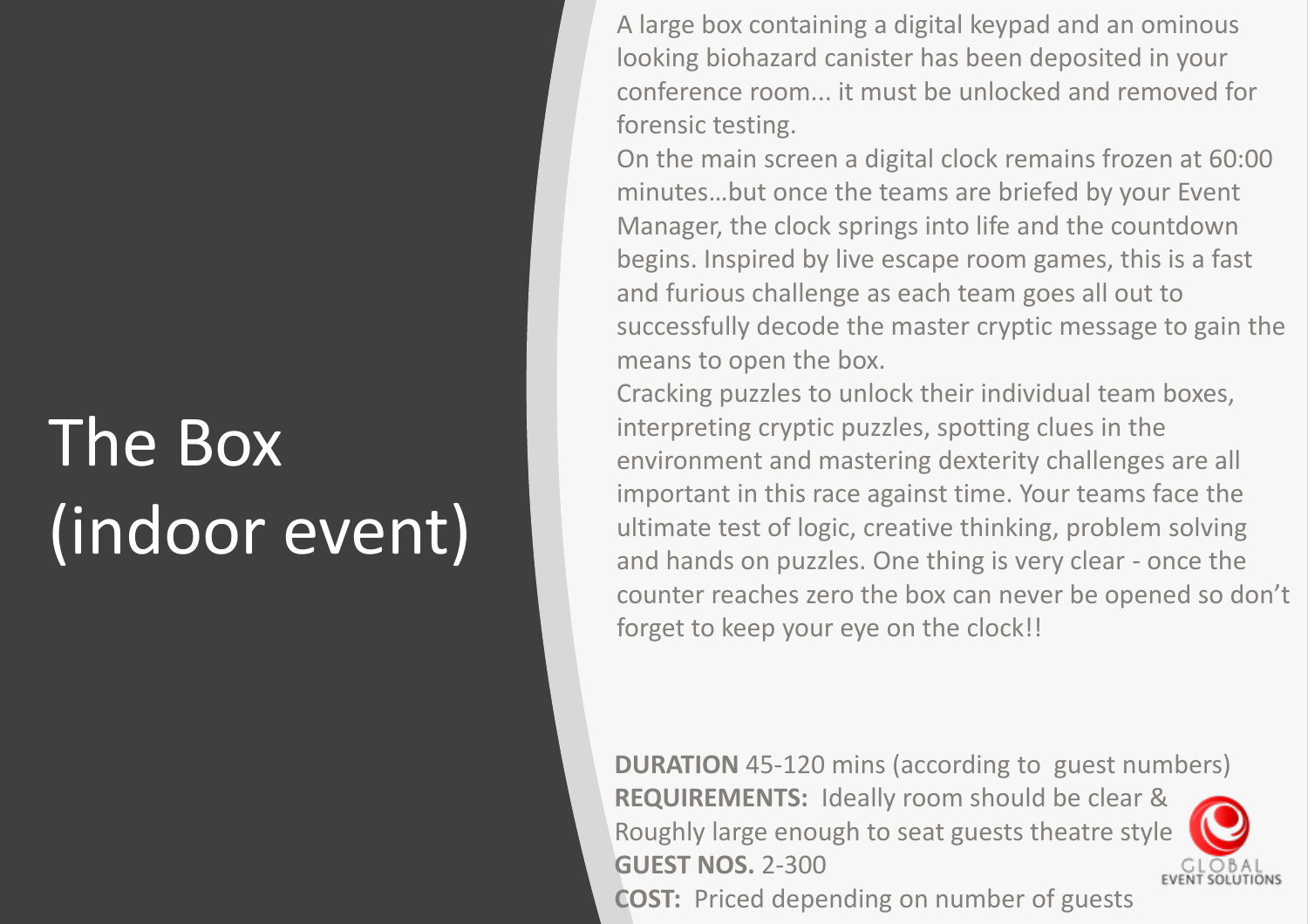# U Bet! (indoor event)

Styled after the concept of brilliantly crazy gameshows like Banzai and YouBet, this event combines three kinds of team betting in a unique and hilarious competition. In an event unlike any other, our Host and his team will take you on a betting trip to beat all others! This exciting event combines multiple choice quiz rounds, extreme races involving snails & caravans and wacky physical dexterity challenges. Teams bet on themselves and one another in each round with the aim of having the largest price pot at the end.

Those lucky teams with the most money could have the opportunity to increase their winnings by taking a final chance in our Cash Grabber. But be careful as there may be some rogue notes that can also deduct money - all could be won or lost in this frenetic finale!

'UBet!' helps bring your guests together by encouraging group activity and communication in an unusual competition to remember.

**DURATION** 60-90 mins (according to guest numbers) **REQUIREMENTS:** Enough space for table & chairs Per team **GUEST NOS.** 10-300 **COST:** Priced depending on number of guests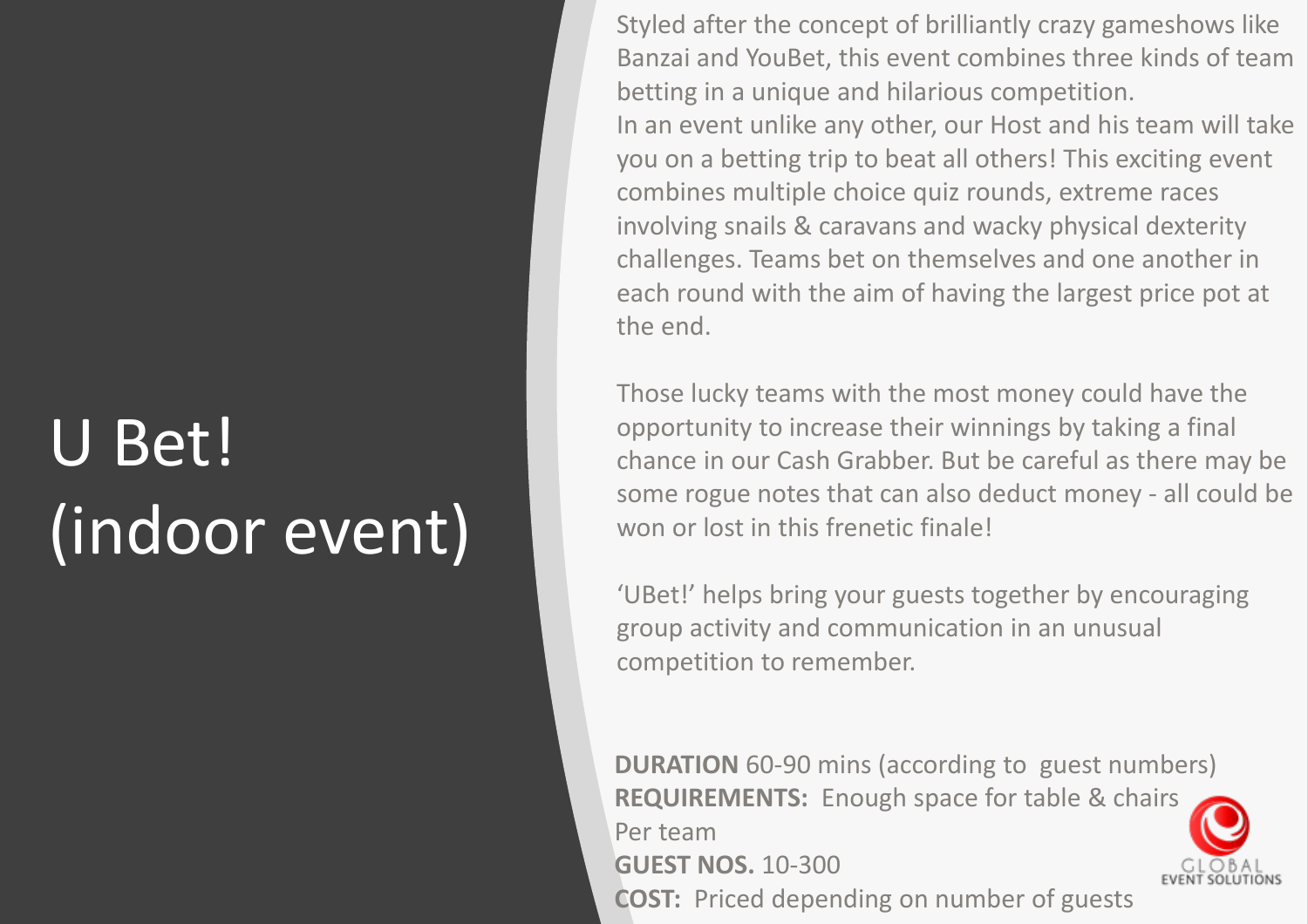### Zero Hour (indoor event)

Zero Hour is a fast moving, high energy competition where teams must race against the ticking clock to obtain the highest winning score before the counter reaches zero! This is a fast and furious challenge as each team goes all out to successfully complete as many challenges as possible within the set timeframe. Organised into teams of up to 10 each team has a portfolio of the 45 challenges available to choose from and the points available if completed successfully. The activities range from simple table top puzzles and quizzes to complex physical challenges and games but each challenge scores differently, so teams must choose wisely and allocate their resources skilfully to score as many points as possible to win. Teams must have their success verified by an Event Instructor and points logged before rushing off to tackle their next chosen task. This is a competition without limits – any combination of challenges could bag the highest score and secure victory! With 45 different activities all happening simultaneously, the energy and atmosphere will be through the roof...so keep one eye on the clock and the other on your competition!

**DURATION** 60-180 mins (according to guest numbers) **REQUIREMENTS:** Enough space for table & chairs Per team **GUEST NOS.** 10-400 **COST:** Priced depending on number of guests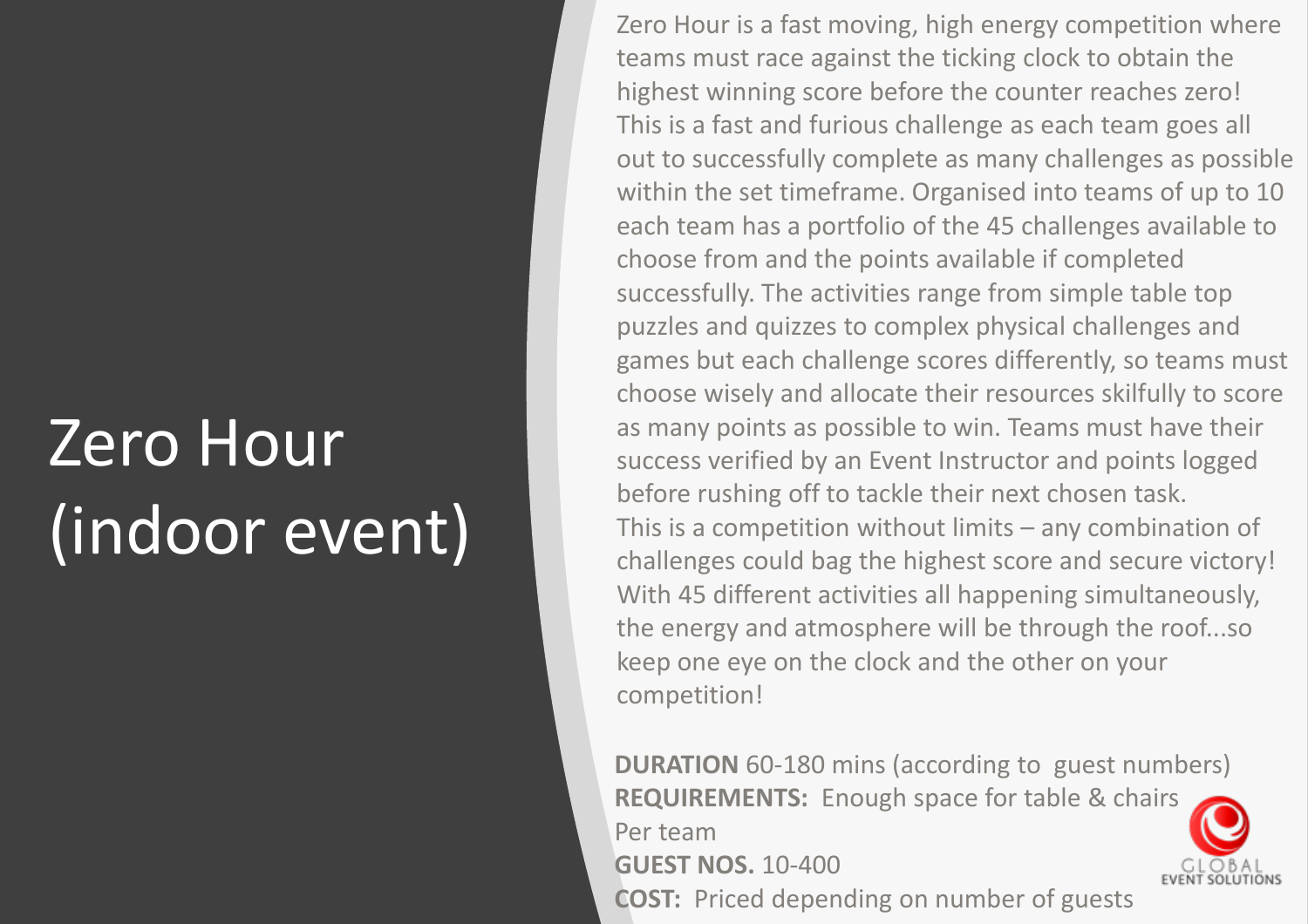# Escape the **Office** (indoor event)

Escape the Office is our new, unique, interactive take on the current Escape Room craze, with each team taking on an identical challenge and battling to be the first to pool together and decipher enough information to discover the hidden key and break out from the office! A hugely immersive activity with plenty of opportunity to keep guests fully absorbed as they race towards escape, each team is provided with a selection of typical desk items and a locked filing cabinet filled with a selection of seemingly random items. By studying the assorted items, figuring out cryptic clues and puzzles they begin to edge closer to finding the 'Office Key' and escaping. However, we haven't made it simple!

There are several layers of problem solving, discussion and debate, with a few red herrings thrown in for good measure. By discovering the solution to each puzzle, you will unlock another and move one step closer to the key. As you work your way through the tasks and challenges, the clock ticks on and the pressure builds, but don't panic…each team can cash in a 'life' for a clue if totally stuck.

#### **DURATION** 60 mins **REQUIREMENTS:** Enough space for table & chairs Per team **GUEST NOS.** up to 150 **COST:** Priced depending on number of guests

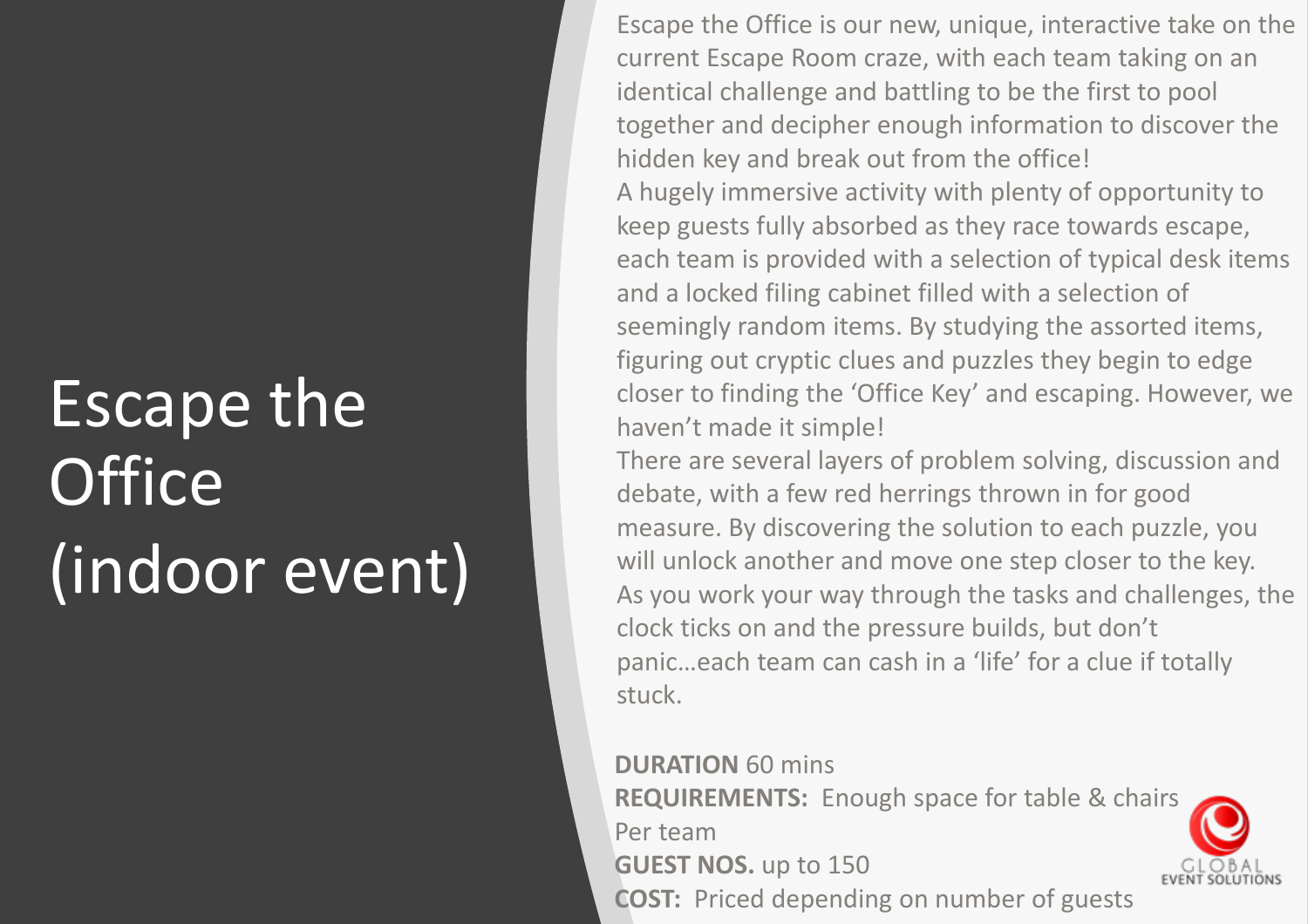### Green House (indoor event)

With environmental concerns now very much a feature of everyday life, how well do we all really and truly understand the steps that could be made in our own homes to help rather than hinder, the ever-growing effects of climate change?

Green House is a team building event that will test your awareness of the actual processes through which the everyday family home can be made completely both energy-efficient and self-sufficient – not through learning, but through doing in building your very own replica house! Once built, teams must then conduct a series of experiments to find the most efficient way of generating and then storing energy using processes such as hydro and solar, that are ultimately capable of running their home through a cold dark evening.

However they have to not just power the lights, but also produce food and learn the techniques to filtrate dirty water into clean...

Combining fun and a competitive element along with a learning outcome, Green House is an event that we're sure would meet with Greta's approval!

**DURATION** 2.5hrs

**REQUIREMENTS:** Enough space for a table Per team **GUEST NOS.** up to 250 **COST:** Priced depending on number of guests

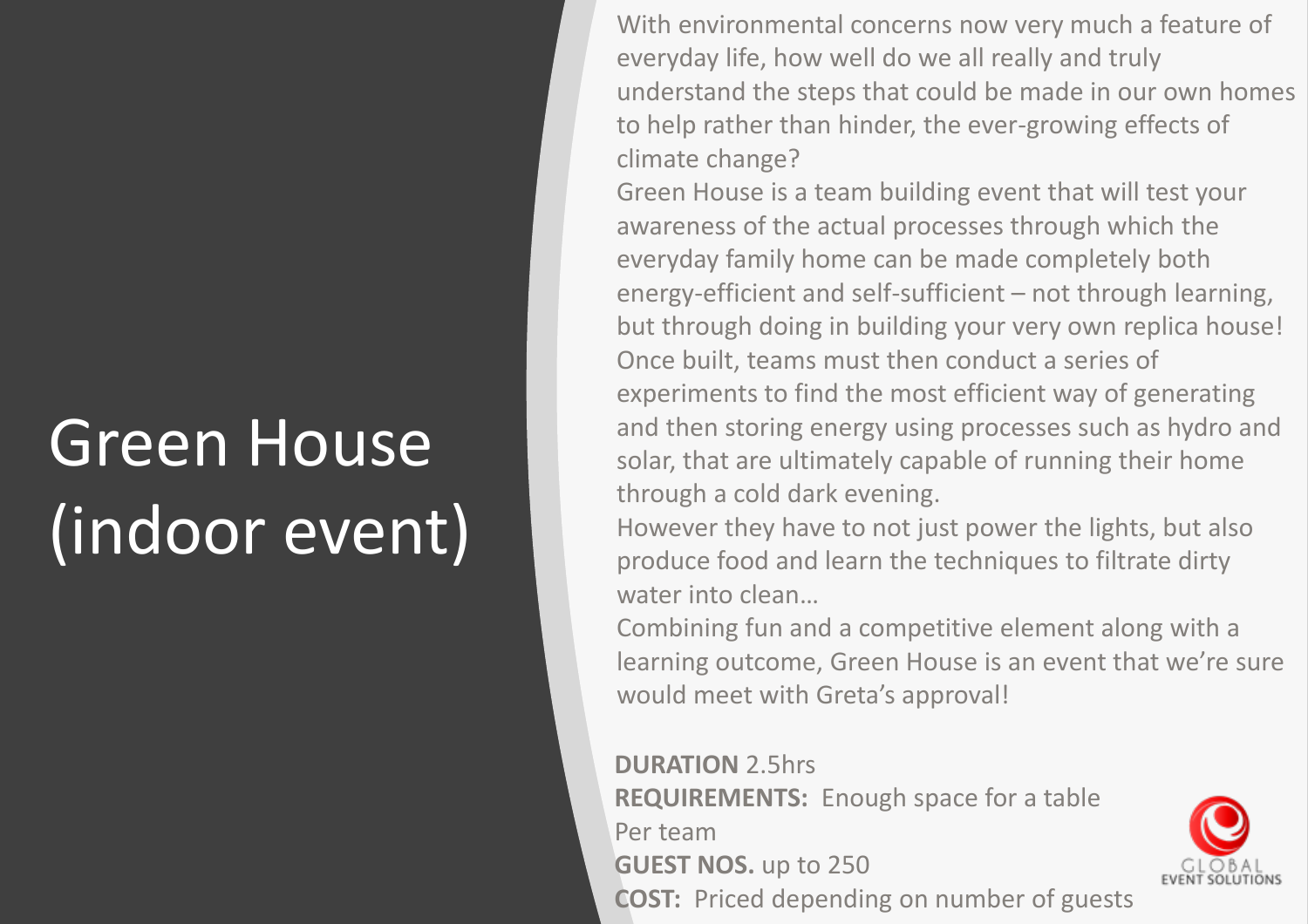# Crystal Mazed (outdoor event)

Inspired by the iconic show, Crystal Mazed is a challenging event requiring mental skill, physical ability and dexterity as teams compete to earn as many crystals as possible to trade for time in the frantic finale in our Crystal Dome! Using the information and equipment provided teams are required to complete a series of activities in four themed zones namely Aztec, Medieval, Industrial and Futuristic. A series of themed challenges are available in each zone, designed to test your teams' ability to nominate the best individual to triumph at the task at hand.

Rotating around each activity zone in turn, teams must use their skills wisely and pull to their strengths in order to rack up the Crystal rocks in their bid for success. With intriguing titles ranging from Chemical Imbalance to Xocolatl Pot each of the unique themed challenges have a Mental, Physical or Skill slant, meaning that Crystal Mazed has something challenging for everyone.

Success in each of the tasks facing your teams will result in the famous finale – where each member of the leading teams shall enter the Crystal Dome, facing the final challenge to collect as many gold tickets as possible and defeat the maze!

**DURATION** 120-150 mins (according to guest numbers) **REQUIREMENTS:** Open field or small pockets of land

**GUEST NOS.** up to 320

**COST:** Priced depending on number of guests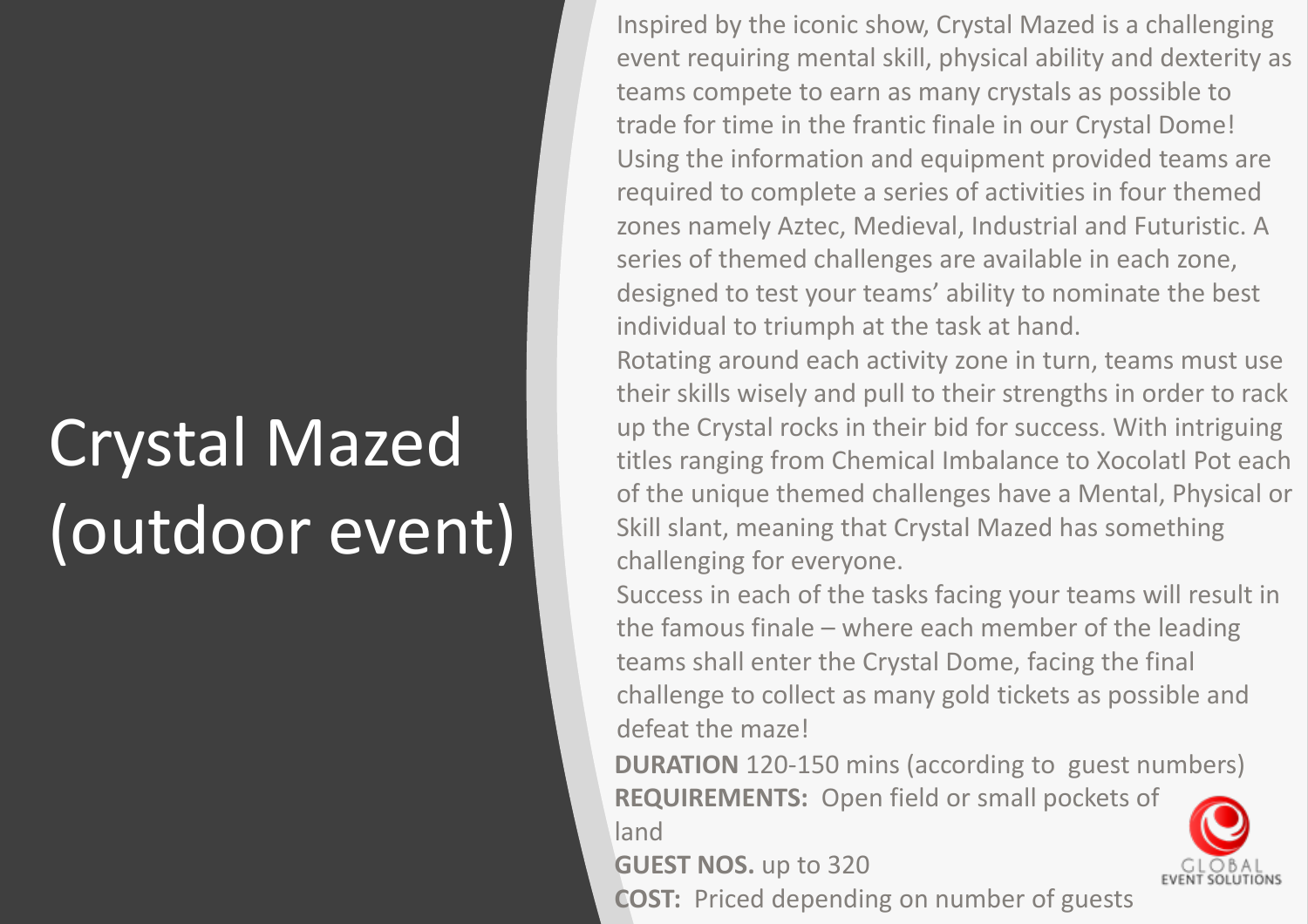### Dragster Race (outdoor event)

Take a step into the unknown and unusual, by designing, building and finally testing your very own Dragster Car in this highly unique and engaging team-based event! Each team is given exactly the same equipment to build their own model-sized racing Dragster – yet only one team shall emerge victorious in the final drag race…meaning that testing, design and collaboration as a team ultimately determine the outcome.

Using modelling foam to build the chassis of the car, teams have to balance the many variables including aerodynamics, weight and of course style – to create the fastest model Dragster known to man!

The Dragsters also require a sturdy base, as once built there shall be the opportunity for test runs before several timed races – taking place on our specially designed track complete with barriers and cables attached to cars, to avoid spectacular crashes and ensure the safety of those attending. The team recording the highest average speed across the races shall be declared the winning team, with additional prizes available for those teams who favour outright speed over reliability… and those for whose designs are more tortoise than hare!

**DURATION** 90-120 mins (according to guest numbers) **REQUIREMENTS:** Open space (tennis court size) **GUEST NOS.** up to 210 **COST:** Priced depending on number of guests

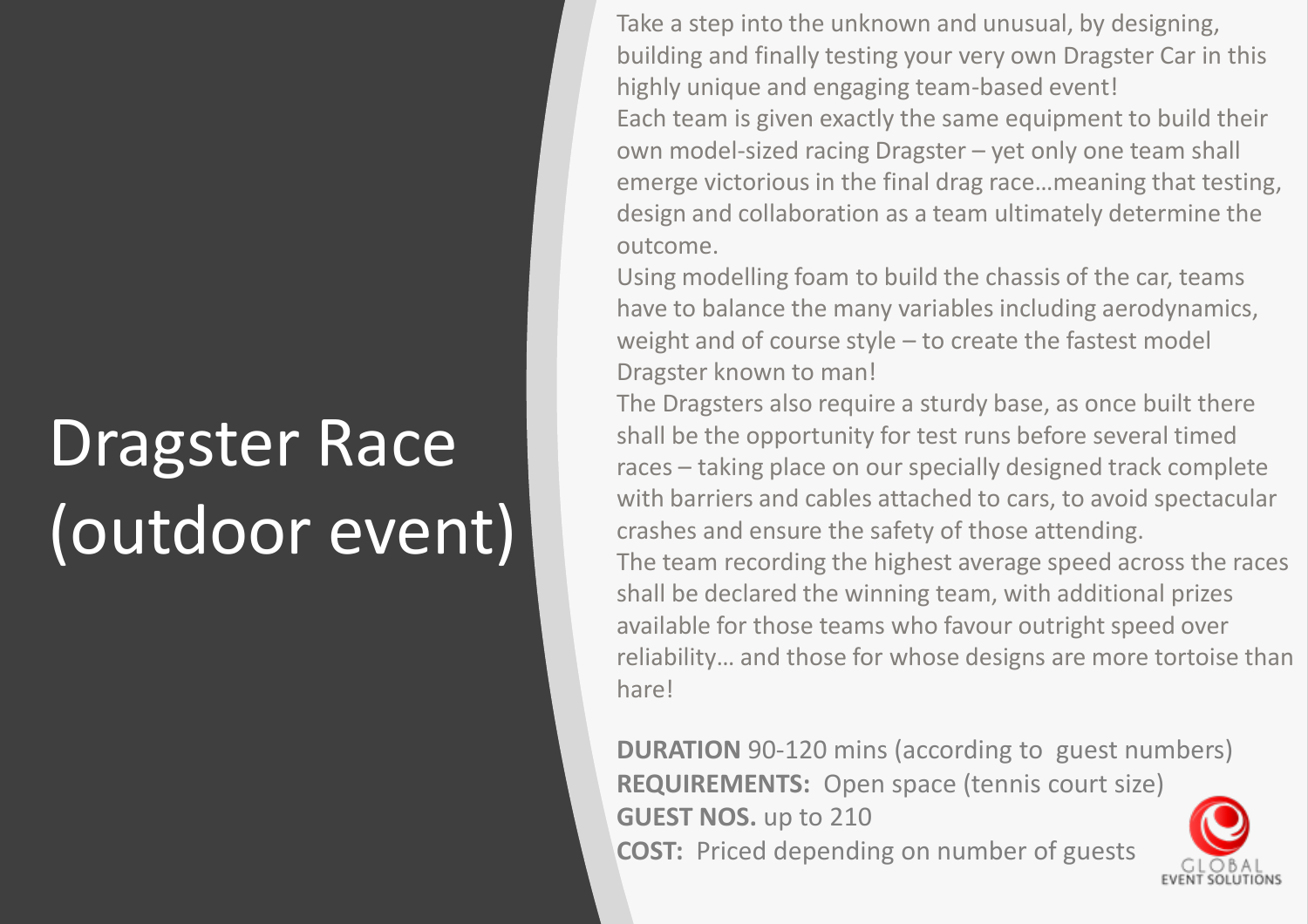# Wiped Out (outdoor event)

Inspired by the highly entertaining Wipeout show games, this event challenges your teams to take on inflatables like no other! Energetic and great fun to watch, the giant inflatable obstacles will test your teams' ability to climb, scramble, dodge, jump, fall and laugh whilst trying to earn maximum points against the opposing teams. Participation, interaction and fun are very much the order of this team building day.

Following a gentle warm up, teams head out to their first challenges. Up to 4 teams compete on each challenge before rotating to the next game, striving to earn as many points as possible on each activity.

Each of the 4 games has a different skill set needed in order to triumph, so player selection is an important part of team strategy. Of course, simply sending all team members through continuously is another way to approach it – but whichever plan your teams follow the end result is sure to be memorable for all involved! Wiped Out is a great way to build team spirit, have lots of fun and enjoy a brilliant event together.

**DURATION** 120 mins **REQUIREMENTS:** Flat Grassy Open space **GUEST NOS.** up to 210 **COST:** Priced depending on number of guests

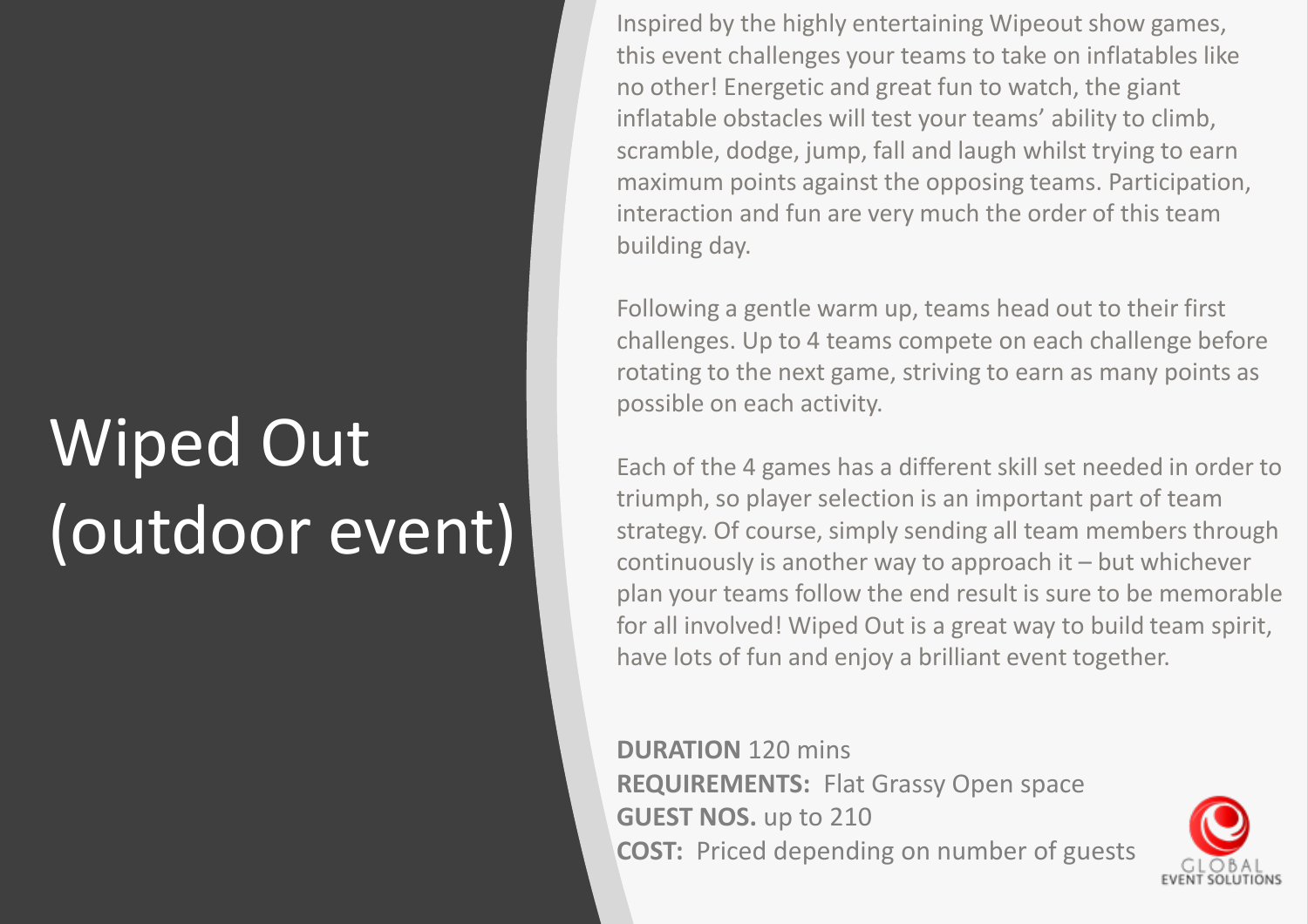# Out of Office **Olympics** (outdoor event)

Out of Office Olympics is a highly visual and entertaining session of team building activities with the emphasis very much on participation, interaction and laughter. Having been divided into teams, the event commences with everyone participating in a lively aerobic warm up session, delivered by our Comperè and demonstrated by our own in house dance team!

After bodies have been warmed and muscles gently stretched, teams will move to their first game. These have been carefully and imaginatively designed to enable full participation by everyone regardless of sporting and fitness levels. Each team competes head to head against another team on each activity, trying to maximize their score before moving onto the next game. An exciting blend of inflatable games and bonus fun rounds, Out of Office Olympics will energise and motivate guests to work together in a fun and entertaining environment. This is truly a day to remember.

**DURATION** 120-150 mins (according to guest numbers) **REQUIREMENTS:** Large Open space/field **GUEST NOS.** 10-480 **COST:** Priced depending on number of guests

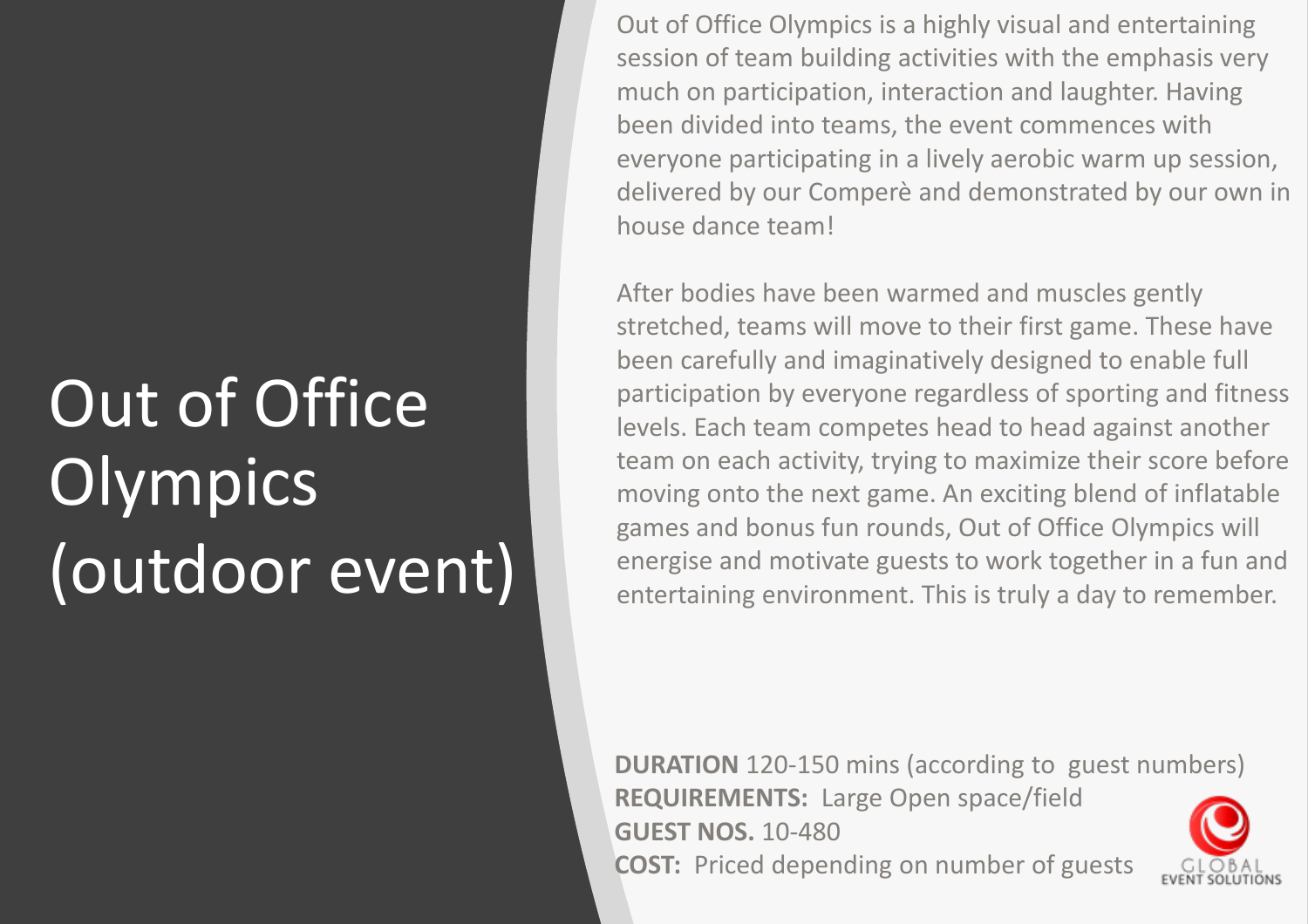# Quest for the Best (outdoor event)

Quest for the Best is a challenging event requiring both skill and communication as teams work together to achieve a common goal. Using the information and equipment provided teams are required to complete a series of activities in a bid to be the best and win the day. In a fun and competitive atmosphere, the challenges set are demanding, achievable, interesting and fun and will require both thought and action.

Rotating around each activity in turn, teams must use their skills wisely and pull to their strengths as they rack up the points in their bid for success. Whilst on some exercises a little physical effort may be required they will not be physically demanding. Using a combination of physical and mental challenges, Quest for the Best has something for everyone. The event concludes with our Grand Finale as each team attempts to fire a catapult the furthest before launching their hand built rocket. Will you be the best?

**DURATION** 90-150 mins (according to guest numbers) **REQUIREMENTS:** Large Open space/field or small Pockets of land **GUEST NOS.** 10-216 **COST:** Priced depending on number of guests

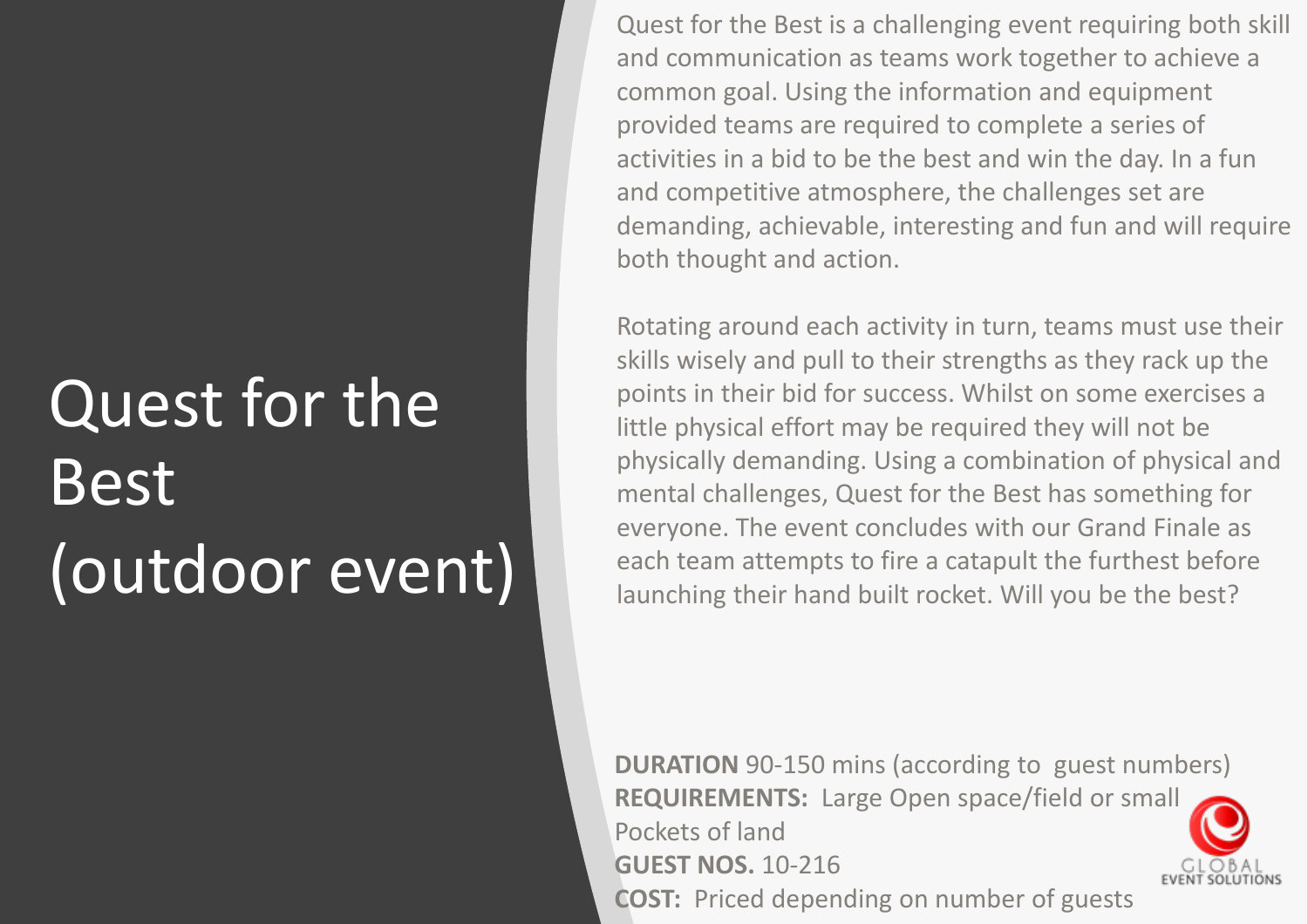# School Sports **Day** (outdoor event)

Experience the fun and laughter of a traditional School Sports Day by participating in a light hearted recreation of those carefree days of school life.

A pair of trainers and suitable sports clothing is all that's needed as we take your guests back in time for a second chance to be top of the class! We organise the entire day, taking teams safely through their paces in a series of fun school races and games. Skipping and Sack races are just a snippet of this highly entertaining event - a little effort may be required on some of the activities but they will not be too physically demanding!

Culminating in a winners' medals presentation ceremony (complete with podium!) the School Sports Day is a unique event designed to generate motivation and team spirit in a simple and often hilarious session of schooldays fun.

**DURATION** 90-150 mins (according to guest numbers) **REQUIREMENTS:** Large Open space/field **GUEST NOS.** 10-400 **COST:** Priced depending on number of guests

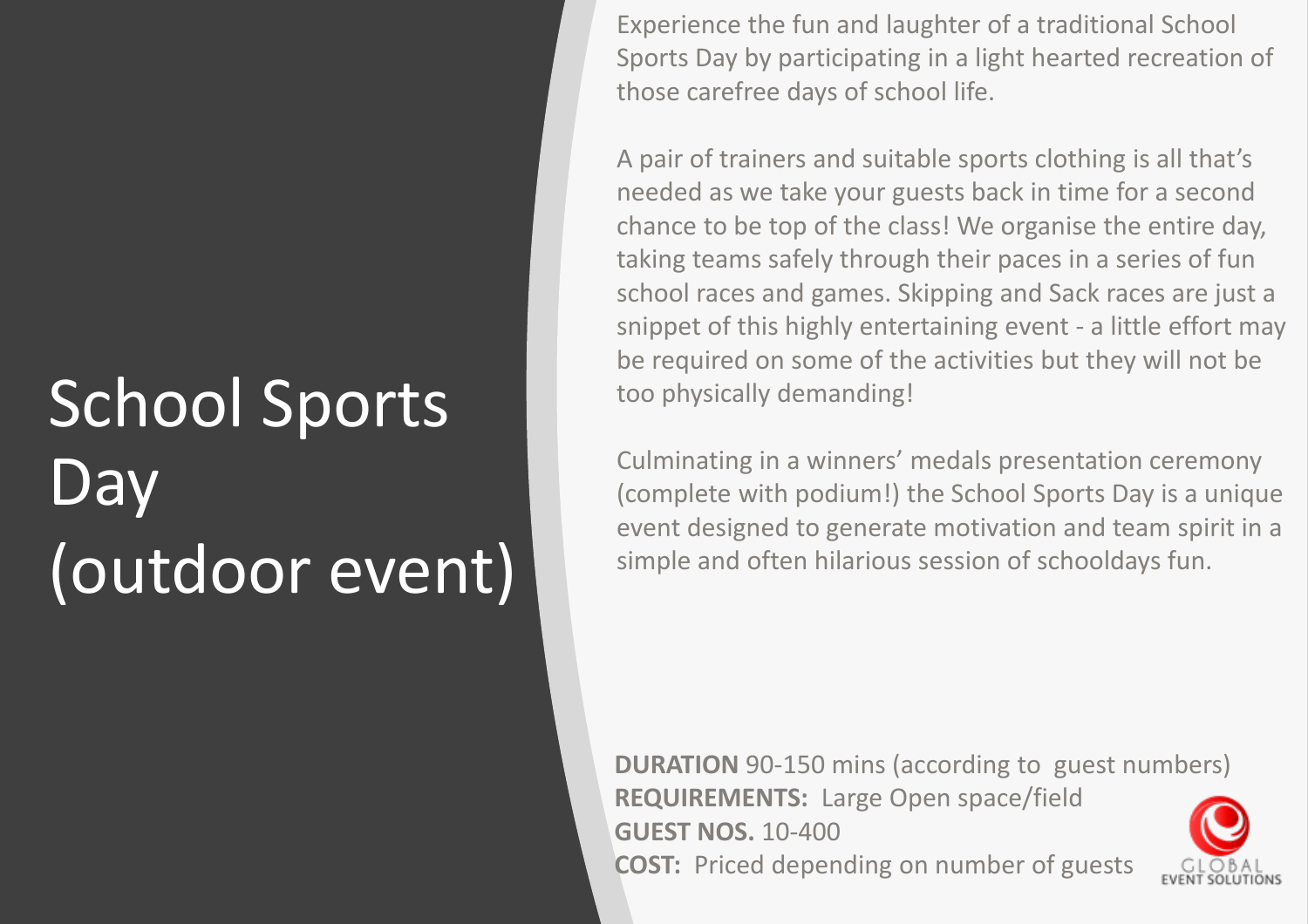# Scrapheap **Challenge** (outdoor event)

Scrapheap Challenge is a collaborative event of problem solving and teamwork, that is designed to bring the group together by pooling resources and ideas in order to overcome the daunting task that is facing them! The wider group shall be split into more manageable smaller groups to ensure constant involvement – and after a briefing and demonstration from our Event Managers, be confronted with a pile of equipment which at first glance may appear destined for the scrapyard…

However using Rube Goldberg principles, each smaller group is tasked with creating a chain reaction within their alloted zone – which must eventually link up with all other zones to create a giant and visually striking chain reaction as the grand finale.

The event will likely remove some guests from their comfort zone, with an amount of trial and error likely to challenge guests creativity and patience – which is where collaboration between the wider group will become crucial, as they swap both ideas and equipment to overcome the fiendish challenge ahead!

**DURATION** 2.5 hrs(according to guest numbers) **REQUIREMENTS:** Flat outdoor space **GUEST NOS.** up to 200 **COST:** Priced depending on number of guests

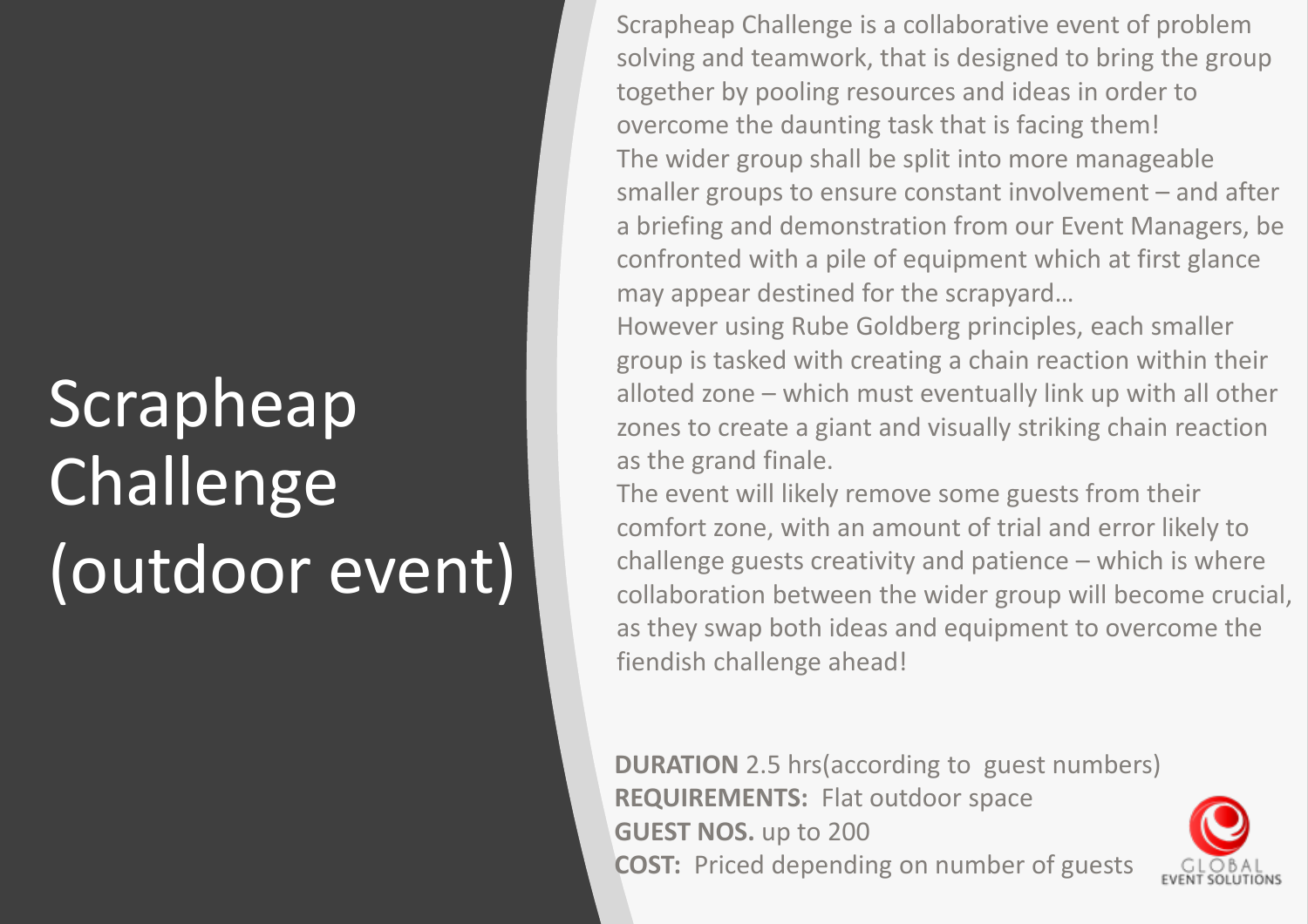# Race to Success (outdoor event)

'Race to Success' is designed to encourage teams to work and have fun together whilst planning and completing a project. Involving elements of efficiency, time management, creativity, and 'driving' skill – each team player will find an area in which to excel. From an initial briefing, teams will be required to build their own outdoor go-kart and trailer using the kit provided to them. No instructions are included and resources are limited, so inter team communication is key to successfully completing this part of the challenge. Of course our experienced event crew will be on hand to help teams along the way.

Once built, the teams will need to demonstrate their communication and planning skills to strip down and re-build the kart in the fastest possible time for maximum points. With finishing touches of designer number plates and aerial mounted flags completing the teams' karts, its then off to the track for race time! Having passed the MOT testing stage, teams put their karts to the true test! Varied races including time trials for speed, team relay laps and trailer reversing skills make up the exciting racing finale to the day. Pooling all the scores gained from the various elements gives the top 3 teams for our prize giving finale – can your team make it to top position on the podium?

**DURATION** 60-120 mins **REQUIREMENTS:** Flat outdoor grassy space with Potholes or slopes **GUEST NOS.** up to 126 **COST:** Priced depending on number of guests

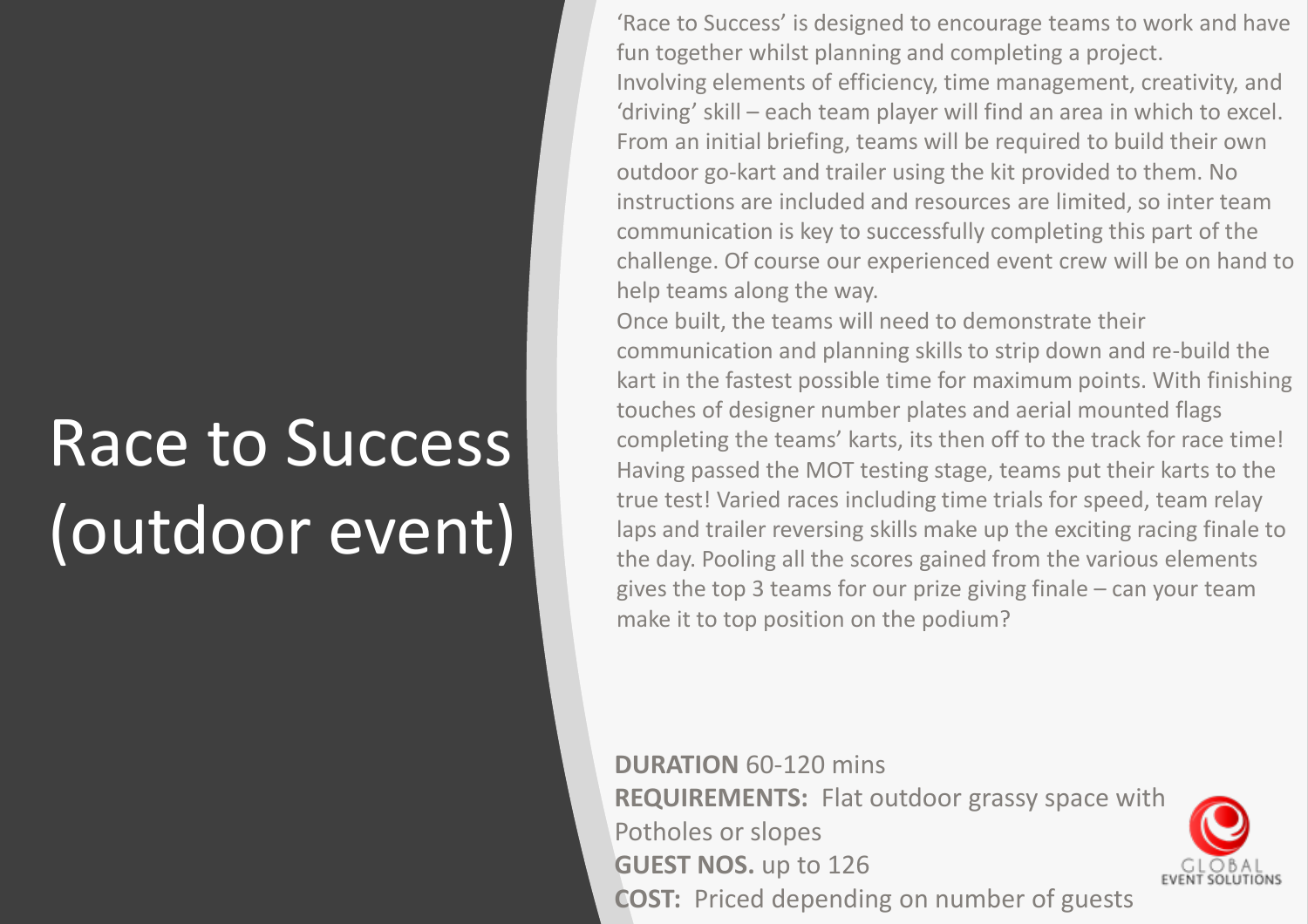# The Hungry Games (outdoor event)

Inspired by the Hunger Games phenomenon, this event allows your teams to step into the world of arena survival! Pitted against your colleagues, can your team members muster all their target, combat and bush survival skills to triumph for their district?

In order to win, your teams (or districts) must firstly sharpen their Weapons Skills with Axe Throwing, Spear Making & a Combat Archery Tournament played with specially designed bows, facemasks and patented foam-tipped arrows. This is not only static target practice, but also pits you against moving targets that shoot back at you! Teams will scramble to earn points and additional equipment for the 2nd half of the event…

Which sees teams assemble the best Hungry Games team camp possible consisting of waterproof shelters, live fires and warm drinks. Teams must first of all create a structure to keep them dry during a torrential downpour (water included!), and also achieve a sustainable fire using one of three traditional methods that will also make a warm drink for each member of the team. For a longer event, you can even upgrade to include bread baking or raft building as part of the challenge. A unique and exhilarating experience, this event will definitely leave you hungry for more!

**DURATION** 3 Hrs ideal **REQUIREMENTS:** Flat outdoor grassy space **GUEST NOS.** up to 1686 **COST:** Priced depending on number of guests

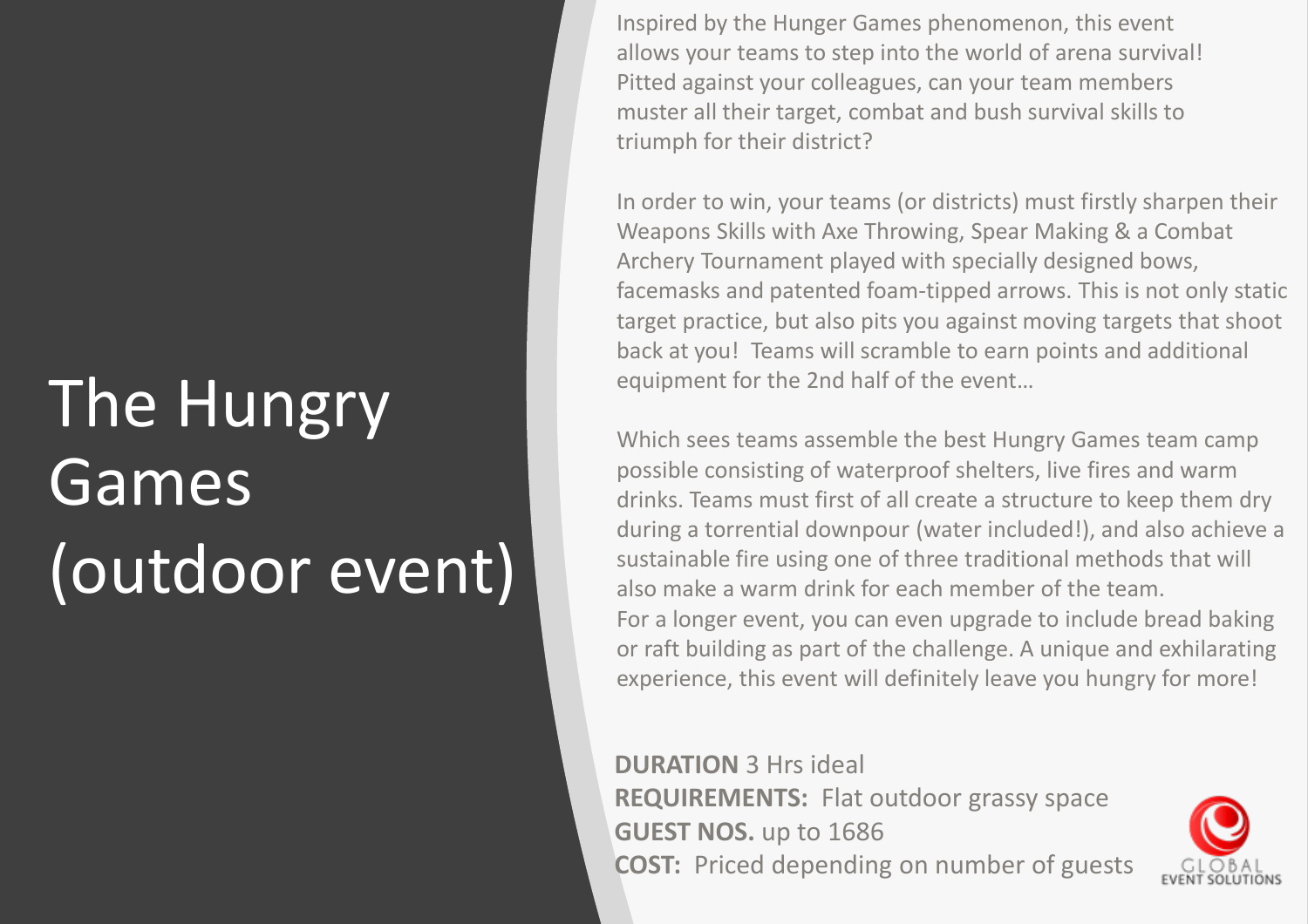# 100 Challenges (indoor or outdoor event)

Our 100 Challenges is a very popular "something for everyone" event, mixing fun and a light level of competition. Teams are required to make as much 'fun money' as possible by completing a wide and diverse selection of challenges. The team cando as many as they like, in any order, but everything is scored on a qualitative basis.

The tasks loosely fall into 4 categories, namely Performance-related; Creative; Mental agility; and Physical.

Some tasks require a few members or all of the team, whilst others require co-operation or competition with other teams. In this way, each guest gets to work with the maximum number of people in the room, facilitating the team building process. Suitable for indoors or outside, 100 Challenges can also be highly themed and adapted so that the challenges complement the objectives of your conference and reinforce your key messages.

As time progresses, each team tends to work faster and more frantically to get as much money as they can – the pace of the action will build as your teams complete their challenges, reaching fever-pitch in the closing minutes.

This creates an extraordinary atmosphere entirely driven by your participants.

#### **DURATION 150-180 minutes**

**REQUIREMENTS:** Ideally 3 areas but can be tailored To one large room/area **GUEST NOS. 5-150 COST:** Priced depending on number of guests

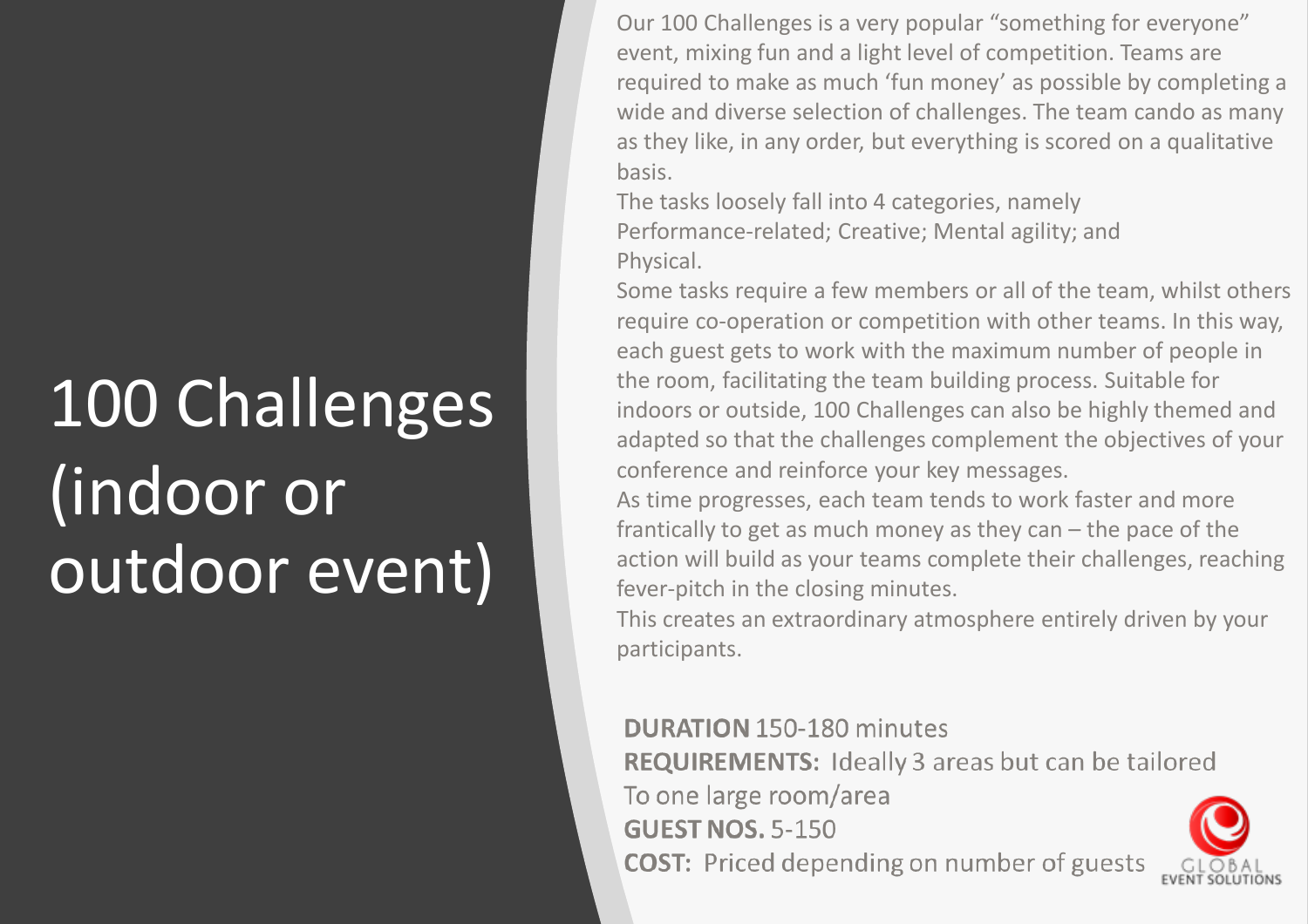# CSI Experience (indoor or outdoor event)

A major miscarriage of justice is about to transpire and only your group of crack investigators can clear the innocent party…by catching the true criminal in time.

Working to eliminate characters from a list of suspects, teams must learn and use a variety of CSI skills to find and analyse crucial evidence. Using newly acquired knowledge of forensic science and Police procedures, teams will be assisted by our facilitators and instructors in a series of time critical tasks such as fingerprint harvesting, forensic photography and even shooting TV appeal videos.

In a competitive yet ultimately collaborative format, groups tackle the challenges to earn access to laboratory results that prove the innocence of those in the frame and continually narrow down the field of suspects to find the true culprit. Your teams will need to adapt in order to solve problems against constantly changing time constraints and evolving situations just like a real-life investigation. Can any one team crack the case to free their colleague or will a cross county collaboration be required to see justice done? Culminating in the viewing of each teams photofit and live television appeals, this is a hugely engaging and unusual experience designed to bring your teams together by better communication, teamwork and ultimately fun!

**DURATION** Flexible (according to number of challenges) **REQUIREMENTS: Large Open space/field GUEST NOS. 50-300 COST:** Priced depending on number of guests